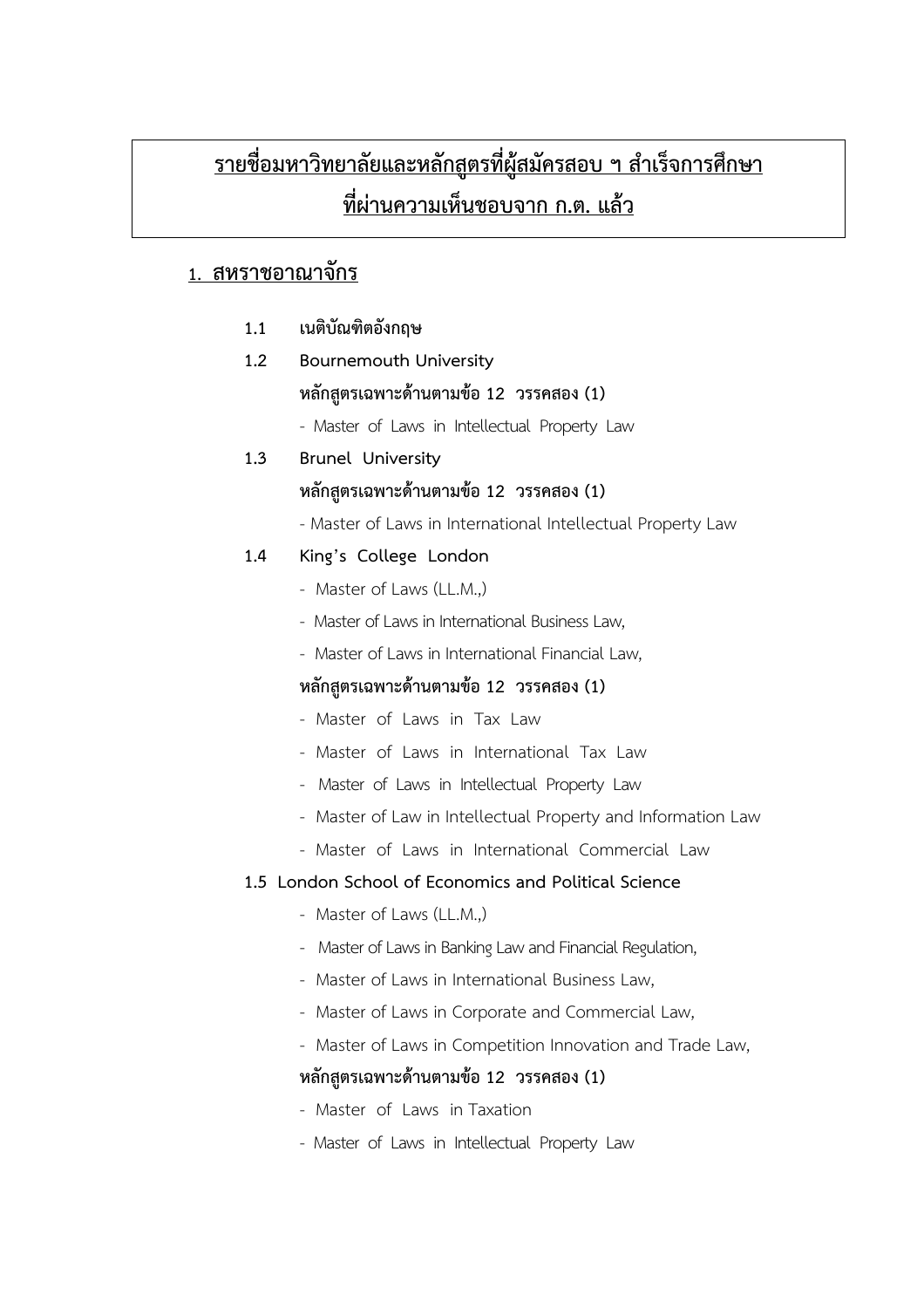### **1.6 Middlesex University**

- Master of Laws (LL.M.,)
- Master of Laws in International Business Law,

# หลักสูตรเฉพาะด้านตามข้อ 12 วรรคสอง (1)

- Master of Laws in Employment Law

#### **1.7 Nottingham Trent University**

## หลักสูตรเฉพาะด้านตามข้อ 12 วรรคสอง (1)

- Master of Laws in International Trade Law

## **1.8 Oxford Brookes University**

- Master of Laws in International Law,

## **1.9 Queen Mary and Westfield College**

## (ชื่อใหม. **Queen Mary University of London)**

- Master of Laws (LL.M.,)
- Master of Laws in International Business Law,
- Master of Laws in Banking and Finance Law,
- -Master of Laws in Commercial and Corporate Law,
- Master of Laws in Computer and Communications,
- Master of Laws in Comparative and International Dispute Resolution,
- Master of Laws in Insurance Law,
- Master of Laws in Media Law,

# หลักสูตรเฉพาะด้านตามข้อ 12 วรรคสอง (1)

- Master of Laws in Tax Law
- Master of Laws in Intellectual Property Law
- Master of Laws in Environmental Law

## **1.10 School of Oriental and African Studies (SOAS)**

- Master of Laws (LL.M.,)
- Master of Laws in Banking Law,
- Master of Laws in Banking and Financial Law,
- Master of Laws in International Economic Law

## **1.11 Swansea University**

## หลักสูตรเฉพาะด้านตามข้อ 12 วรรคสอง (1)

Master of Laws in International Maritime Law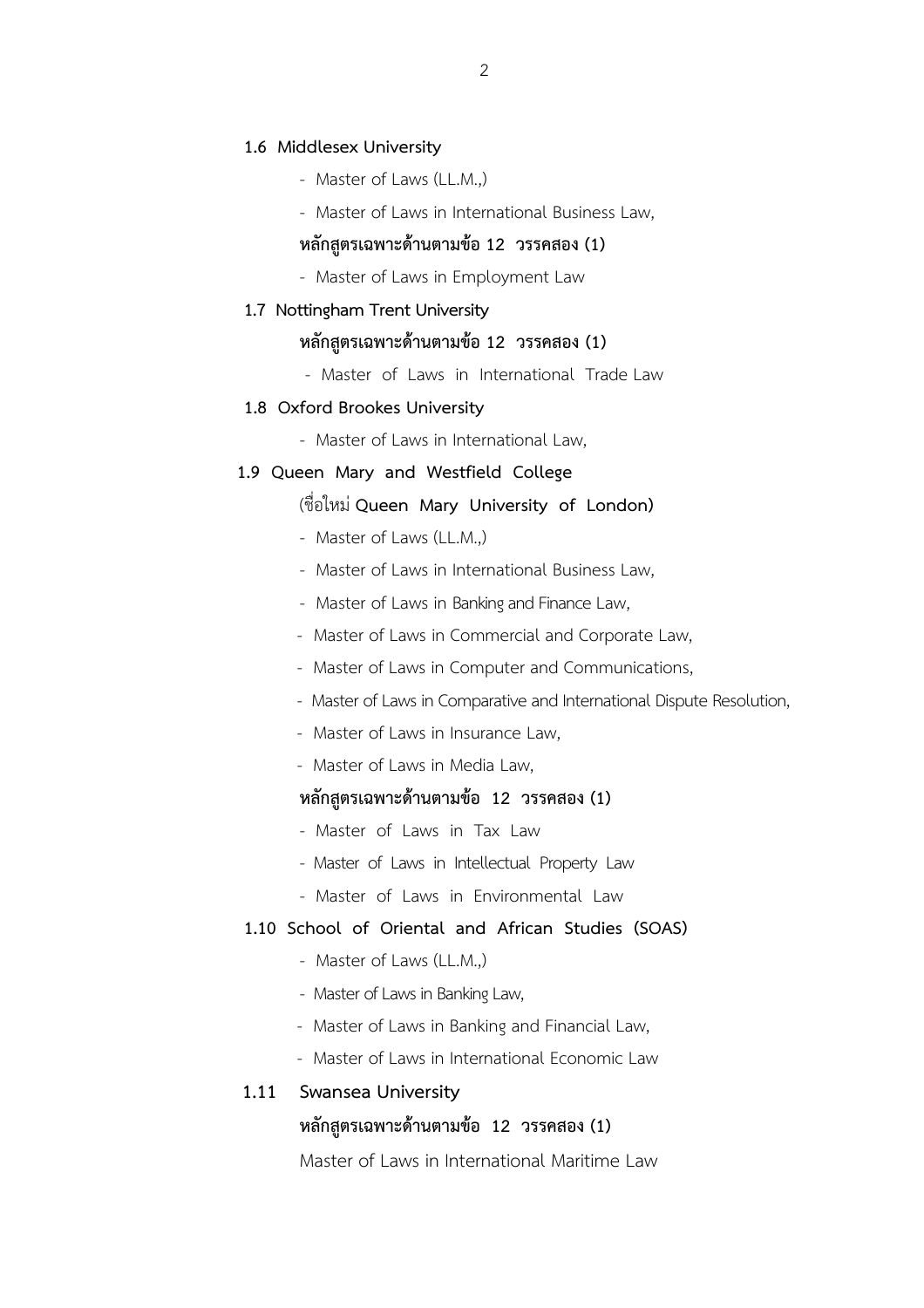### **1.12 University of Aberdeen**

- Master of Laws in International Law,
- Master of Laws (General Law),
- Master of Laws in Oil and Gas Law,
- Master of Laws (Criminal Justice),
- Master of Laws in Commercial Law,
- Master of Laws in Criminal Justice and Criminology,
- Master of Laws in Criminal Justice and Human Rights,

## หลักสูตรเฉพาะด้านตามข้อ 12 วรรคสอง (1)

- Master of Laws in Intellectual Property Law
- Master of Laws in International Commercial Law

#### **1.13 University of Birmingham**

- ปริญญาเอกทางกฎหมาย

### **1.14 University of Bristol**

- Bachelor of Laws
- Master of Laws in Commercial Law,
- Master of Laws in International Law,

## หลักสูตรเฉพาะด้านตามข้อ 12 วรรคสอง (1)

- Master of Laws in Maritime Law

#### **1.15 University of Cambridge**

- Bachelor of Arts (Law Tripos), (หลักสูตร 3 ปี)
- Master of Laws (LL.M.,)

#### **1.16 University College London**

- Master of Laws (LL.M.,)
- Master of Laws in International Banking and Finance,
- Master of Laws in International Business Law,

## **หลักสูตรเฉพาะด,านตามข,อ 12 วรรคสอง (1)**

- Master of Laws in Family and Children Law
- Master of Laws in Intellectual Property Law
- Master of Laws in International Commercial Law
- Master of Laws in Maritime Law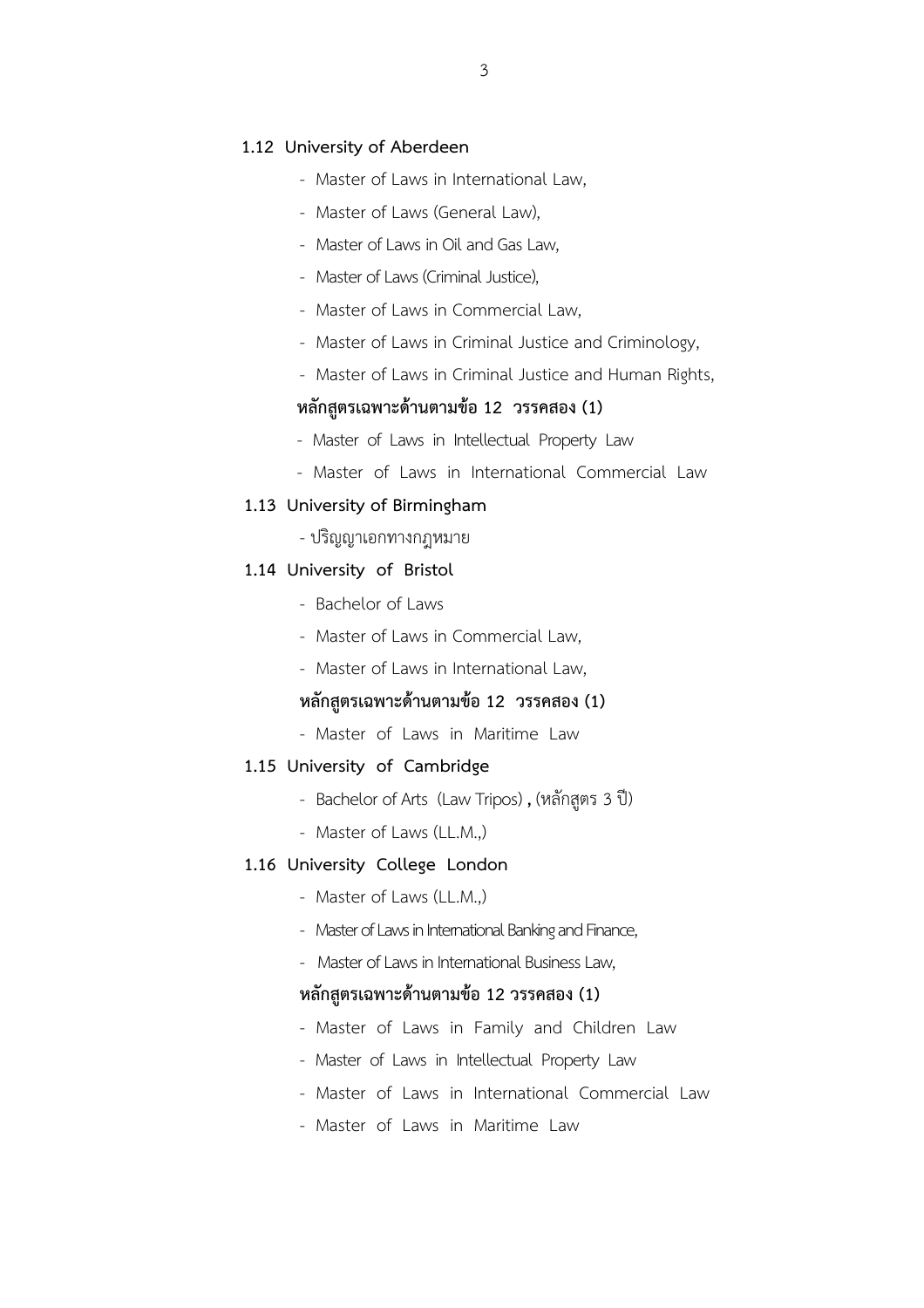## **1.17 University of Dundee**

## หลักสูตรเฉพาะด้านตามข้อ 12 วรรคสอง (1)

- Master of Laws in International Commercial Law
- Master of Laws in Environmental Law

### **1.18 University of Durham**

- Bachelor of Laws
- Master of Laws (LL.M.,)

## หลักสูตรเฉพาะด้านตามข้อ 12 วรรคสอง (1)

- Master of Laws in International Trade and Commercial Law

### **1.19 University of East Anglia**

- Master of Laws (LL.M.,)

## **หลักสูตรเฉพาะด,านตามข,อ 12 วรรคสอง (1)**

- Master of Laws in International Commercial and Business Law
- Master of Laws in International Trade Law

## **1.20 University of Edinburgh**

- Master of Laws (LL.M.,)
- Master of Laws in Competition Law and Innovation,
- Master of Laws in Innovation, Technology and the Law,

## หลักสูตรเฉพาะด้านตามข้อ 12 วรรคสอง (1)

- Master of Laws in Intellectual Property Law
- Master of Laws in Global Environment and Climate Law

 $\alpha$  (กฎหมายสิ่งแวดล้อมและการเปลี่ยนแปลงทางสภาพภูมิอากาศระหว่างประเทศ)

## **1.21 University of Essex**

- Master of Laws (LL.M.,)

- Master of Laws in Information Technology, Media and E- Commerce, (ปัจจุบันเปลี่ยนชื่อหลักสูตรเป็น Master of Laws in Internet Law ซึ่ง ก.ต.รับรองแล้ว)

- Master of Laws in Internet Law,

## **หลักสูตรเฉพาะด,านตามข,อ 12 วรรคสอง (1)**

- Master of Laws in International Commercial Law
- Master of Laws in International Commercial and Business Law
- Master of Laws in International Trade Law

## **1.22 University of Glasgow**

- Master of Laws in Corporate and Financial Law,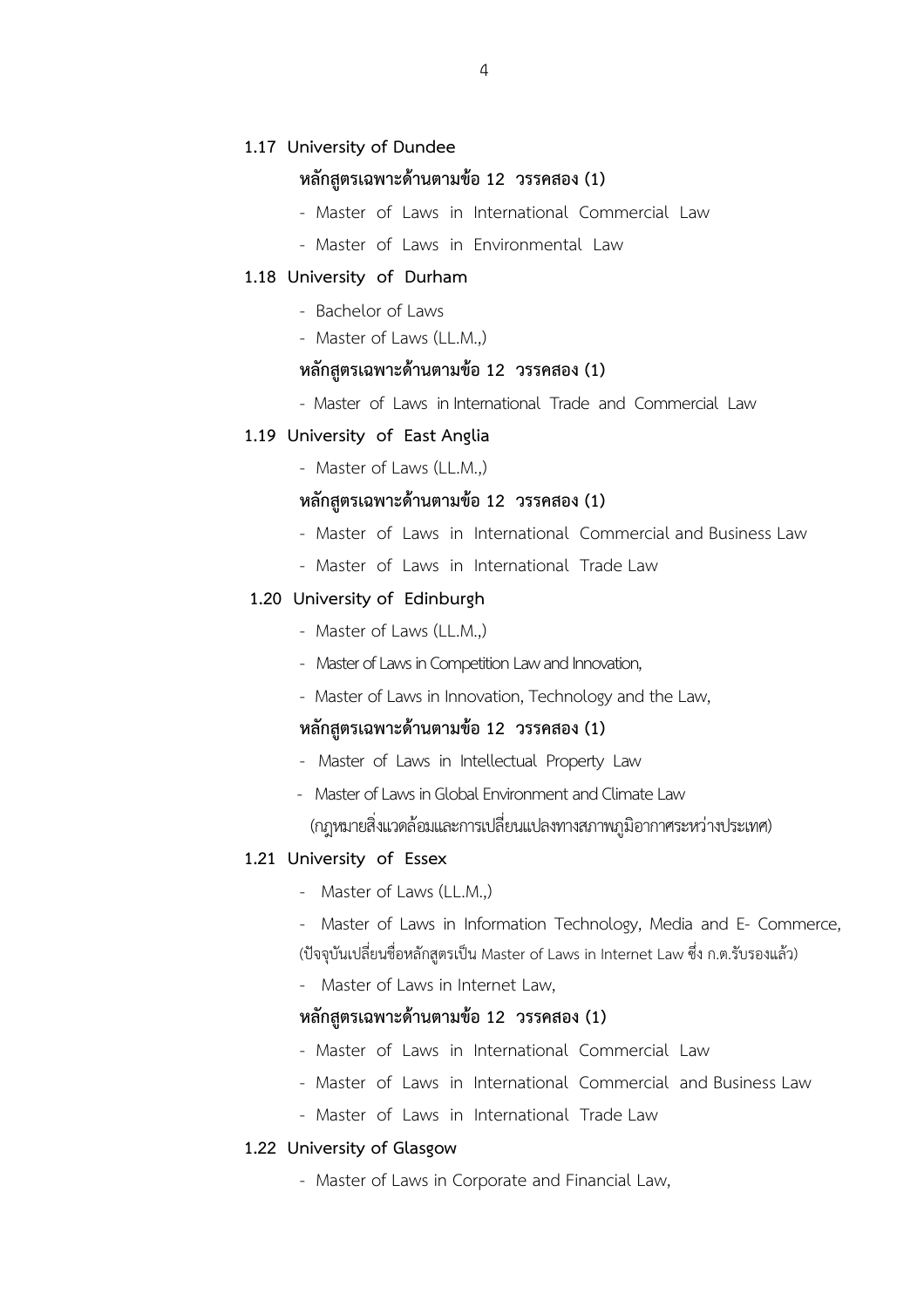## หลักสูตรเฉพาะด้านตามข้อ 12 วรรคสอง (1)

- Master of Law*s* in Intellectual Property and Digital Economy
- Master of Laws in International Commercial Law

#### **1.23 University of Huddersfield**

- Master of Laws in International Law,

#### **1.24 University of Kent**

- Master of Laws in Human Rights,
- Master of Laws in Criminal Justice,

## **หลักสูตรเฉพาะด,านตามข,อ 12 วรรคสอง (1)**

- Master of Laws in International Commercial Law
- Master of Laws in International Environmental Law
- Master of Laws in International Environmental Law with Human Rights

### **1.25 University of Leeds**

- Master of Laws in Cyberlaw : Information Technology, Law and Society,
	- Master of Laws in International Business Law,
	- Master of Laws in International Law,
	- Master of Laws in Criminal Law and Criminal Justice,
	- Doctor of Philosophy in Law. entre of Criminal Justice Study, ปริญญาเอกทางกฎหมาย

## หลักสูตรเฉพาะด้านตามข้อ 12 วรรคสอง (1)

- -Master of Laws in Intellectual Property Law
- Master of Laws in International Trade Law
- Master of Laws in International Insolvency Law

#### **1.26 University of Leicester**

## **หลักสูตรเฉพาะด,านตามข,อ 12 วรรคสอง (1)**

- Master of Laws in International Commercial Law

### **1.27 University of Liverpool**

- Master of Laws in International Business Law,
- Master of Laws (LL.M.,)

## **1.28 University of London**

- Master of Laws (LL.M.,)

### **หลักสูตรเฉพาะด,านตามข,อ 12 วรรคสอง (1)**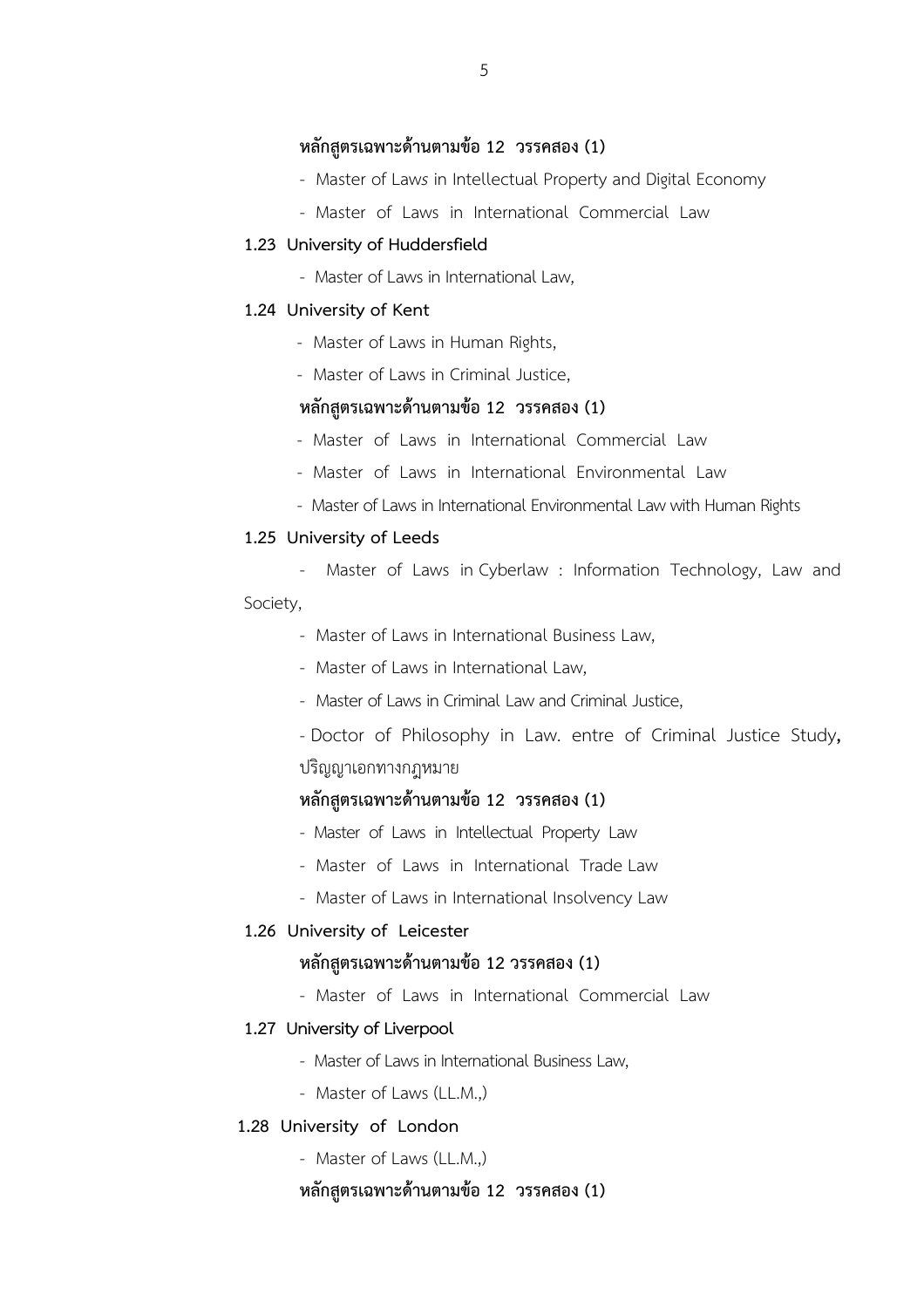- Master of Laws in Intellectual Property Law

#### **1.29 University of Manchester**

- Master of Laws (LL.M.,)
- Master of Laws in International Financial Law,
- Master of Laws in International Business Law,

## หลักสูตรเฉพาะด้านตามข้อ 12 วรรคสอง (1)

- Master of Laws in Tax Law
- Master of Laws in Intellectual Property
- Master of Laws in International Business and Commercial Law
- Master of Laws in International Trade Transactions

### **1.30 University of Newcastle Upon Tyn**

## **หลักสูตรเฉพาะด,านตามข,อ 12 วรรคสอง (1**

- Master of Laws in International Commercial Law
- Master of Laws in Environmental Regulation and Sustainable Development

#### **1.31 University of Nottingham**

- Master of Laws (LL.M.,)
- Master of Laws in International Law,
- Master of Laws in Law

# หลักสูตรเฉพาะด้านตามข้อ 12 วรรคสอง (1)

- Master of Laws in International Commercial Law
- Master of Laws in Maritime Law
- Master of Laws in Environmental Law

### **1.32 University Of Northumbria**

### **หลักสูตรเฉพาะด,านตามข,อ 12 วรรคสอง (1)**

- Master of Laws in International Trade Law

## **1.33 University of Oxford**

- M.A. ทางกฎหมาย,
- Majister Juris,

#### **1.34 University of Reading**

- Master of Laws in International Law,
- **1.35 University of Southampton**

## หลักสูตรเฉพาะด้านตามข้อ 12 วรรคสอง (1)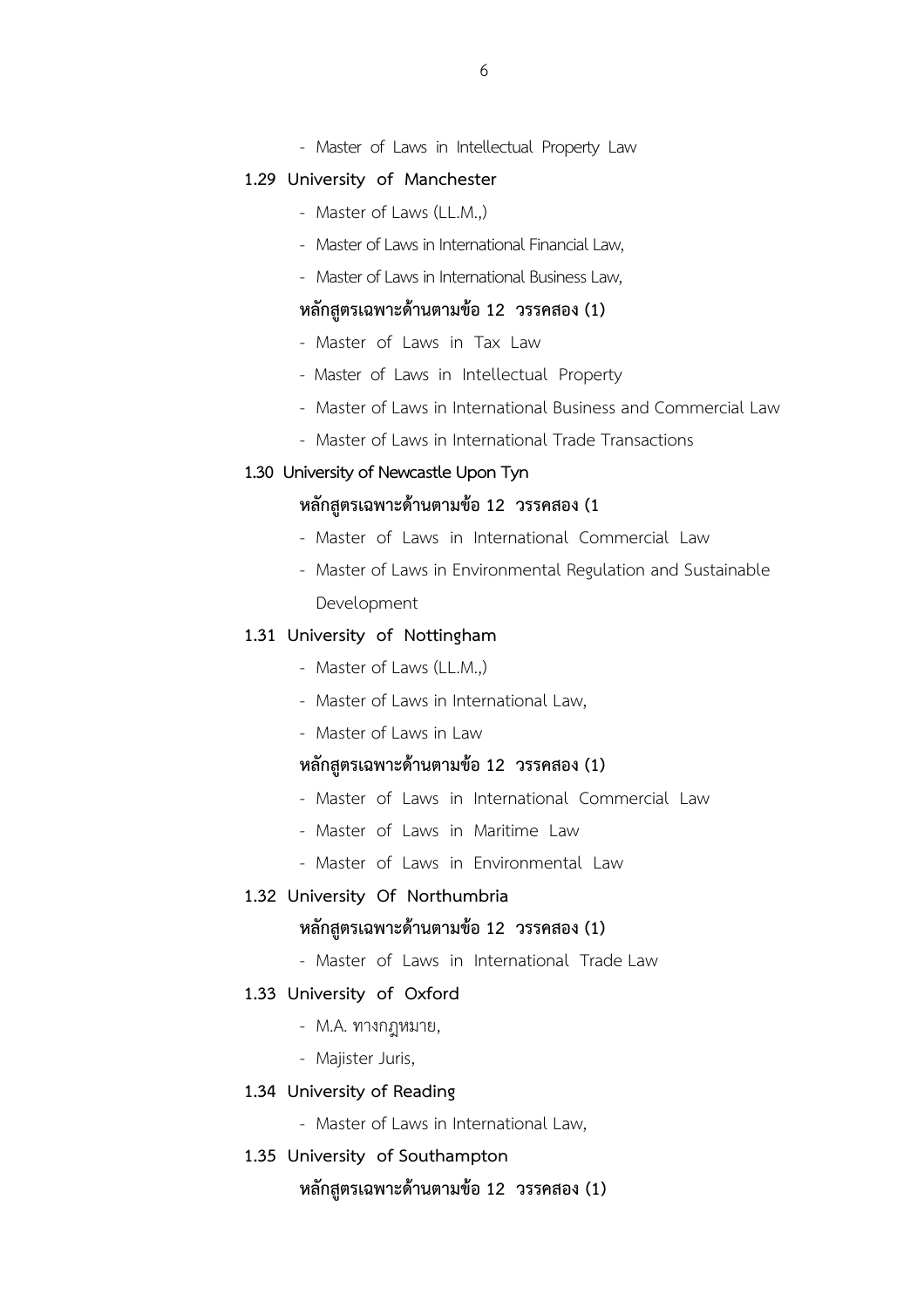- Master of Laws in Maritime Law

## **1.36 University of Strathclyde**

# หลักสูตรเฉพาะด้านตามข้อ 12 วรรคสอง (1)

- Master of Laws in International Economic Law

### **1.37 University of Sussex**

- Master of Laws in International Financial Law,
- Master of Laws in Information Technology and Intellectual Property Law,

### หลักสูตรเฉพาะด้านตามข้อ 12 วรรคสอง (1)

- Master of Laws in International Commercial Law
- Master of Laws in International Trade Law
- **1.38 University of Wales**

## **หลักสูตรเฉพาะด,านตามข,อ 12 วรรคสอง (1)**

- Master of Laws in Legal Aspects of Marine Affairs

## **1.39 University of Warwick**

- Bachelor of Laws (LL.B.)
- Master of Laws (LL.M.,)
- Master of Laws in International Economic Law,

## **2. สหรัฐอเมริกา**

#### **2.1 American University, Washington D.C.**

- Master of Laws (LL.M.,)
- Master of Laws in International Legal Studies,
- Master of Laws in Law and Government,

## หลักสูตรเฉพาะด้านตามข้อ 12 วรรคสอง (1)

- Master of Laws in Intellectual Property Law

#### **2.2. Boston University**

- Master of Laws in International Banking Law,
- Master of Laws in Banking and Financial Law,
- Master of Laws in American Law (Two-Year Program)(รับรองเป็นหลักสูตร 1 ปี)

### หลักสูตรเฉพาะด้านตามข้อ 12 วรรคสอง (1)

- Master of Laws in Tax Law
- Master of Laws in Intellectual Property Law

#### **2.3 California Western School of Law**

- Master of Law in Comparative Law, (M.C.L.,)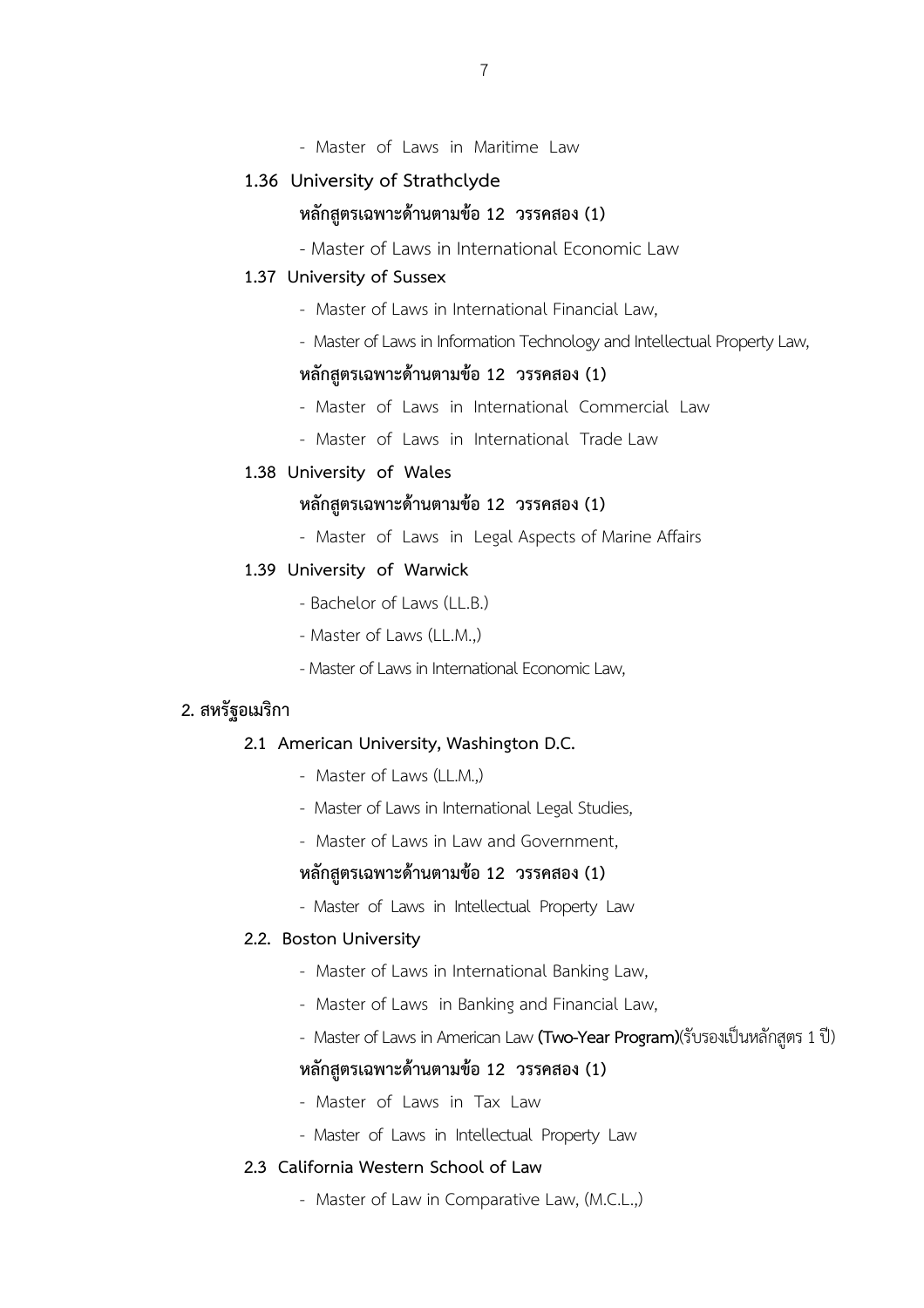- Master of Laws in Comparative Law, (LL.M.,)

#### **2.4 Case Western Reserve University**

- Master of Laws (LL.M.,)
- Master of Laws in US Legal Studies,

### หลักสูตรเฉพาะด้านตามข้อ 12 วรรคสอง (1)

- Master of Laws in Intellectual Property Law
- Master of Laws in Environmental Law , Ohio

# **2.5 Chicago-Kent College of Law Illinois Institute of Technology**

# (เฉพาะกรณีศึกษาเต็มหลักสูตรในต่างประเทศ)

- Master of Law in Comparative Law, (M.C.L.,)
- Master of Laws in Financial Service,
- Master of Laws in International and Comparative Law,

#### **2.6 Cleveland State University**

- Master of Laws (LL.M.,)

## **2.7 College of William and Mary in Virginia**

- Master of Laws (LL.M.,)

#### **2.8 Columbia University, New York**

- Master of Law in Comparative Law, (M.C.L.,)
- Master of Laws (LL.M.,)

## **2.9 Cornell University**

- Master of Laws (LL.M.)

#### **2.10 De Paul University, Illinois**

- Master of Laws (LL.M.)

## **หลักสูตรเฉพาะด,านตามข,อ 12 วรรคสอง (1)**

- Master of Laws in Intellectual Property Law

## **2.11 Dickinson School of Law**

- Master of Law in Comparative Law, (M.C.L.,)
- Master of Laws (LL.M.,)

#### **2.12 Duke University**

- Master of Laws (LL.M.,)
- J.D.,

#### **2.13 Emory University**

- Master of Laws in U.S. and Global Legal Studies,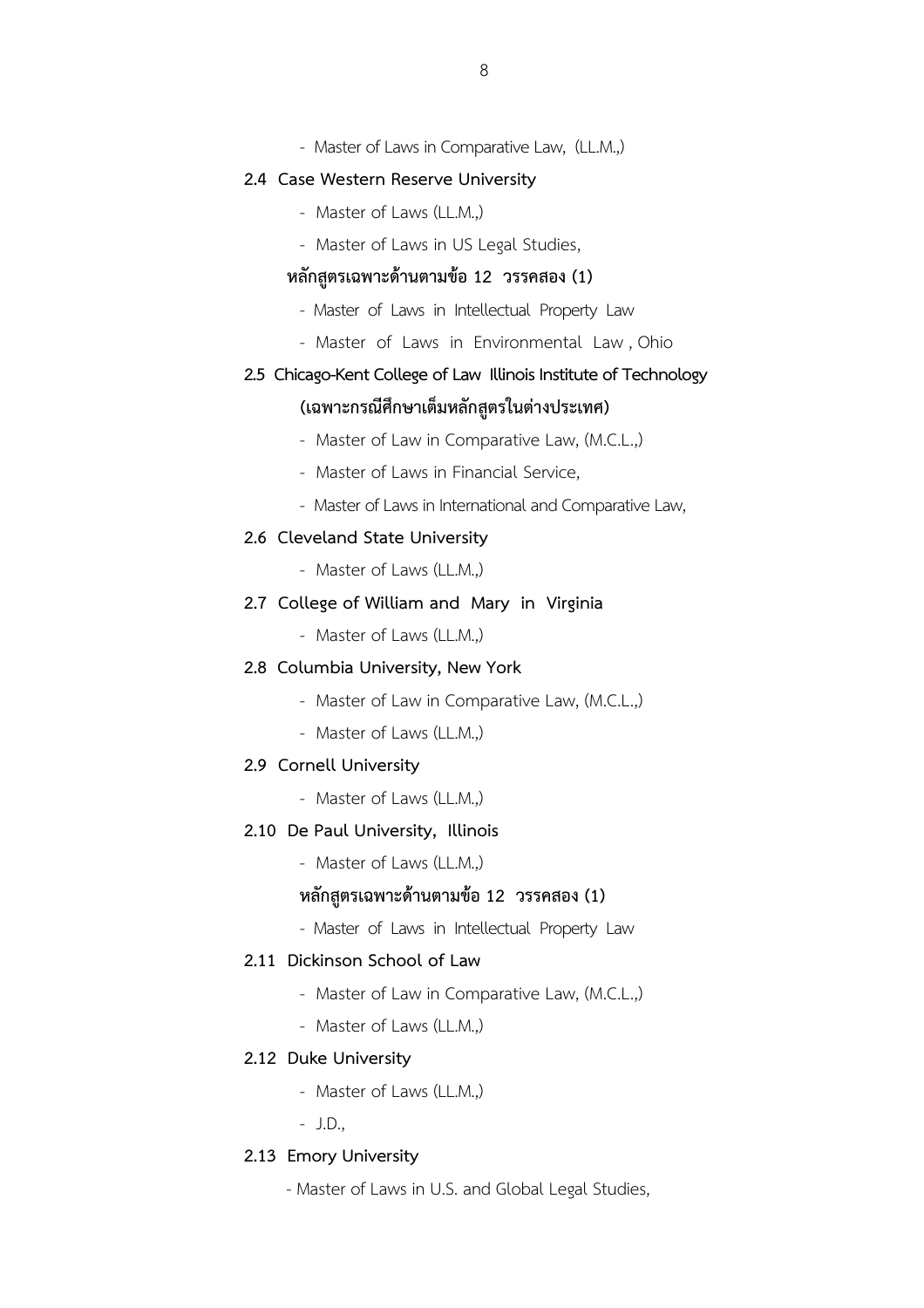#### **2.14 Fordham University**

- Master of Law In the Fields of Banking, corporate and finance Law หลักสูตรเฉพาะด้านตามข้อ 12 วรรคสอง (1)
- Master of Laws in Intellectual Property and Information Technology Law
- Master of Laws in International Business and Trade

#### **2.15 Georgetown University, Washington D.C.**

- Master of Laws (LL.M.,)
- Master of Laws in Securities and Financial Regulations, (หลักสูตร 2 ปี)

### **2.16 George Washington University, Washington D.C.**

- Master of Law in Comparative Law, (M.C.L.,)
- Master of Laws (LL.M.,)
- Master of Laws Business and Finance Law,
- S.J.D.,

## **หลักสูตรเฉพาะด,านตามข,อ 12 วรรคสอง (1)**

- Master of Laws in Intellectual Property Law

#### **2.17 Golden Gate University**

- Master of Laws in International Legal Studies,
- Master of Laws in United States Studies,
- S.J.D.,

## **หลักสูตรเฉพาะด,านตามข,อ 12 วรรคสอง (1)**

- Master of Laws in Tax Law"

#### **2.18 Harvard University, Cambridge**

- Master of Laws (LL.M.,)

#### **2.19 Howard University, Washington D.C.**

- M.C.J.,
- Master of Laws (LL.M.,)

#### **2.20 Indiana University,**

- J.S.D., **Bloomington**
- Master of Laws (LL.M.,) **Bloomington**
- Master of Law in Comparative Law, (M.C.L.,) **Bloomington**
- Master of Laws (LL.M.,) **Indianapolis**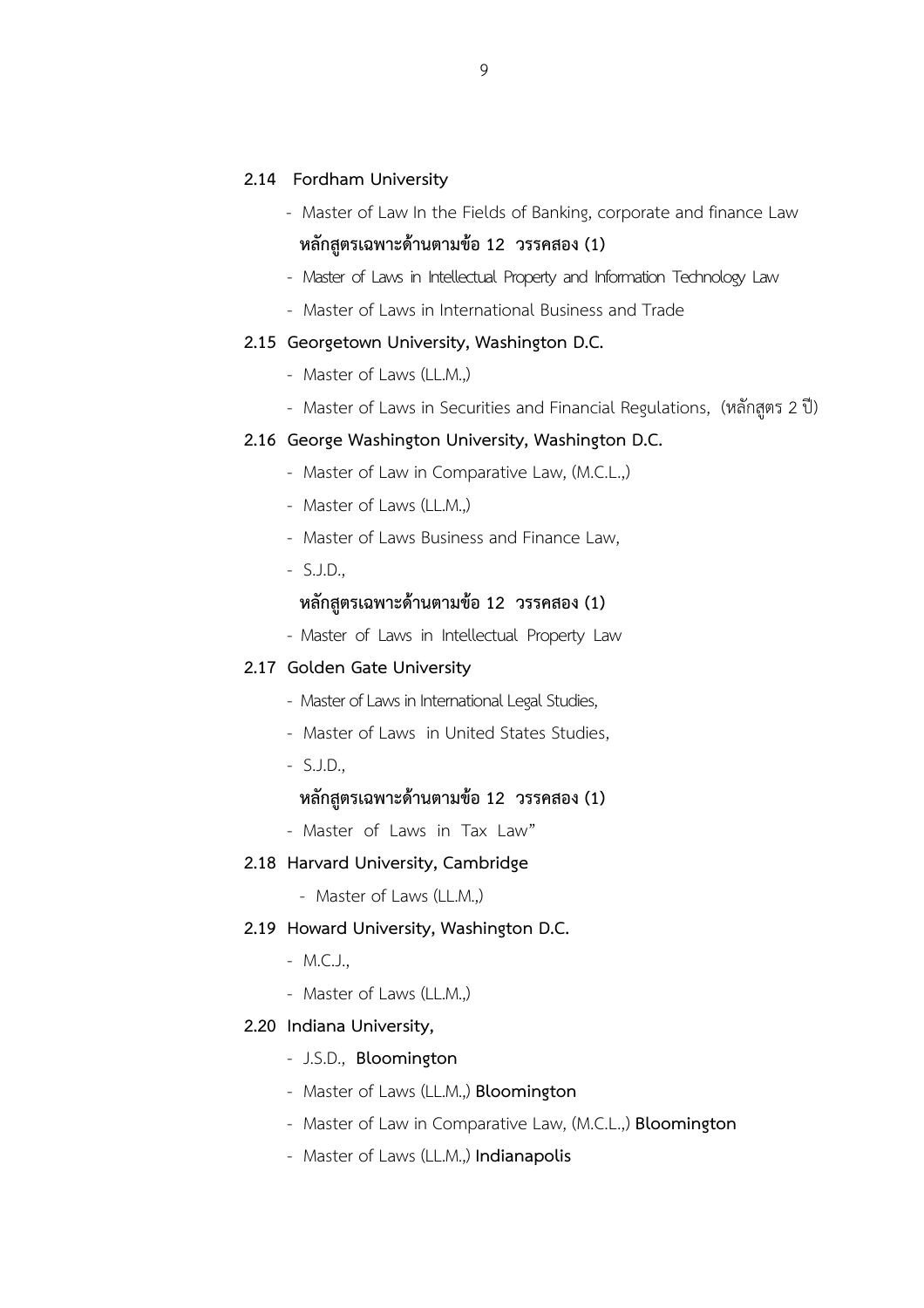#### **2.21 John Marshall Law School**

- Master of Laws (LL.M.,)

## หลักสูตรเฉพาะด้านตามข้อ 12 วรรคสอง (1)

- Master of Laws in Intellectual Property Law

#### **2.22 New York University, New York**

- Master of Law in Comparative Law, (M.C.L.,)
- Master of Laws (LL.M.,)
- Master of Laws in International Law,
- Master of Laws in Trade Regulation,
- Master of Laws in International Legal Studies,
- Master of Laws in Competition Law and Innovation,

## หลักสูตรเฉพาะด้านตามข้อ 12 วรรคสอง (1)

- Master of Laws in Environmental Law

## **2.23 Northwestern School of Law**

- Master of Laws (LL.M.,)
- Master of Laws in International Human Rights,

## หลักสูตรเฉพาะด้านตามข้อ 12 วรรคสอง (1)

- Master of Laws in Taxation

#### **2.24 Southern Methodist University, Texas**

- Master of Law in Comparative Law, (M.C.L.,)
- Master of Laws in Comparative and International Law,
- Doctor of Juridical Science (S.J.D.),

#### **2.25 Stanford University, Stanford**

- Master of Laws (LL.M.)
- Master of the Science of Law (J.S.M.),

#### **2.26 Stetson University**

- Master of Laws (LL.M.,)

#### **2.27 Suffolk University Law School**

- Master of Laws (LL.M.,)

## **หลักสูตรเฉพาะด,านตามข,อ 12 วรรคสอง (1)**

- Master of Laws in Intellectual Property and Information Technology Law

#### **2.28 Temple University, Philadelphia**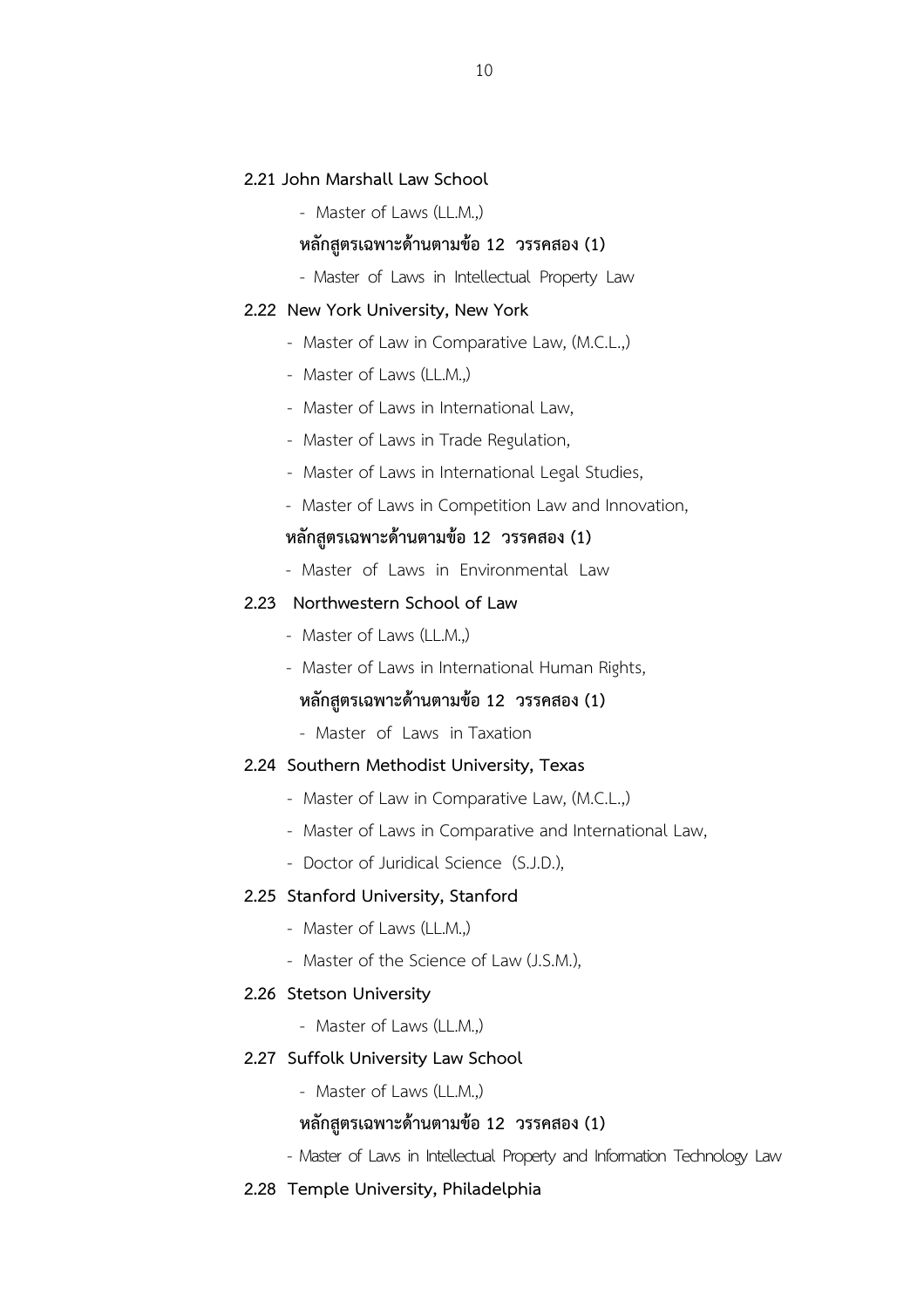- Master of Laws (LL.M.,)

#### **2.29 The Ohio State University**

- Master of Laws (LL.M.,)

## **2.30 The State University of New York at Buffalo**

- Master of Laws (LL.M.,)

#### **2.31 Tulane University, New Orleans**

- Master of Law in Comparative Law, (M.C.L.,)
- Master of Laws (LL.M.,)

## **หลักสูตรเฉพาะด,านตามข,อ 12 วรรคสอง (1)**

- Master of Laws in Energy and Environment

### **2.32 University of Alabama**

- Master of Law in Comparative Law, (M.C.L.,)
- Master of Laws (LL.M.,)

## **2.33 University of Arizona**

## **หลักสูตรเฉพาะด,านตามข,อ 12 วรรคสอง (1)**

- Master of Laws in International Trade Law"

### **2.34 University of California,**

- Master of Laws (LL.M.,) **Berkeley**
- Master of Laws (LL.M.,) **Davis**
- Master of Laws (LL.M.,) **(UCLA)**
- Master of Laws in Comparative and International Law, **University of California**

# หลักสูตรเฉพาะด้านตามข้อ 12 วรรคสอง (1)

- Master of Laws in Entertainment, Media and Intellectual Property Law

**(UCLA)**

## **2.35 University of Chicago**

- Master of Laws (LL.M.,)

#### **2.36 University of Denver**

- Master of Laws in Natural Resources and Environmental Law and Policy,

## **2.37 University of Florida**

# **หลักสูตรเฉพาะด,านตามข,อ 12 วรรคสอง (1)**

- Master of Laws in Tax Law
- Master of Laws in International in Taxation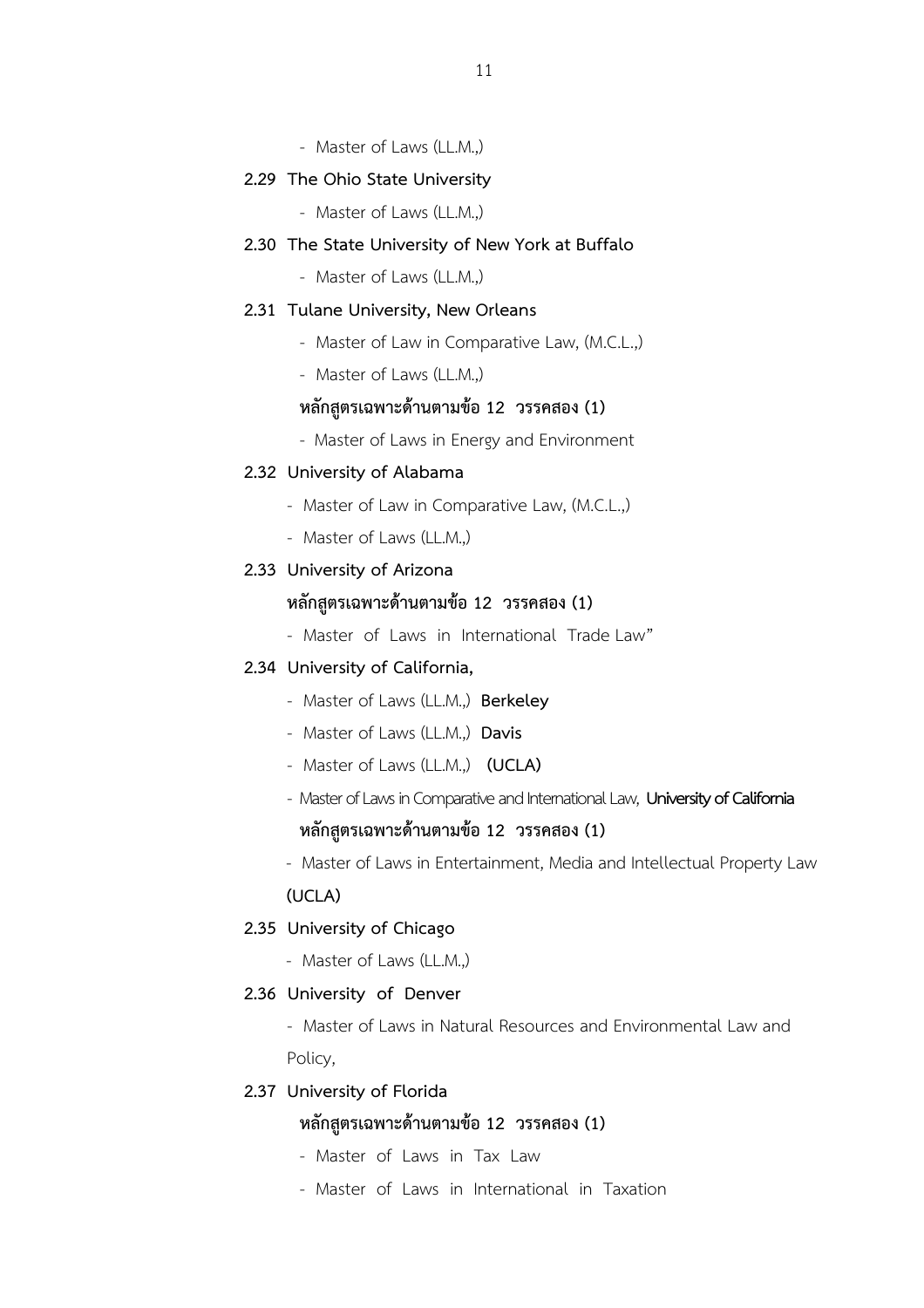#### **2.38 University of Houston, Texas**

- Master of Laws (LL.M.,)

#### **2.39 University of Illinois**

- Master of Laws (LL.M.,)
- Master of Business Law,

#### **2.40 University of Iowa**

- Master of Law in Comparative Law, (M.C.L.,)

#### **2.41 University of Miami, Coral Gables**

- Master of Law in Comparative Law, (M.C.L.,)

#### **2.42 University of Michigan, Ann Arbor**

- Master of Law in Comparative Law, (M.C.L.,)
- Master of Laws (LL.M.,)

## **2.42 University of Minnesota**

- Master of Laws (LL.M.,)

## **2.43 University of Missouri–Kansas City, Kansas City**

- Master of Laws (LL.M.,)

## **2.44 University of Notre Dame**

- Master of Laws (LL.M.,)

#### **2.45 University of Oregon**

- Master of Laws (LL.M.)

### **2.46 University of Pennsylvania**

- Master of Laws (LL.M.)

#### **2.47 University of San Diego School of Law**

- Master of Law in Comparative Law, (M.C.L.,)

## **2.48 University of Southern California**

- Master of Laws (LL.M.,)
- Master of Laws in Comparative and International Law,
- Master of Laws in Comparative Law,

### **2.49 University of Texas at Austin, Texas**

- M.C.J.,
- Master of Laws (LL.M.,)

#### **2.50 University of The Pacific (Mc George School of Law)**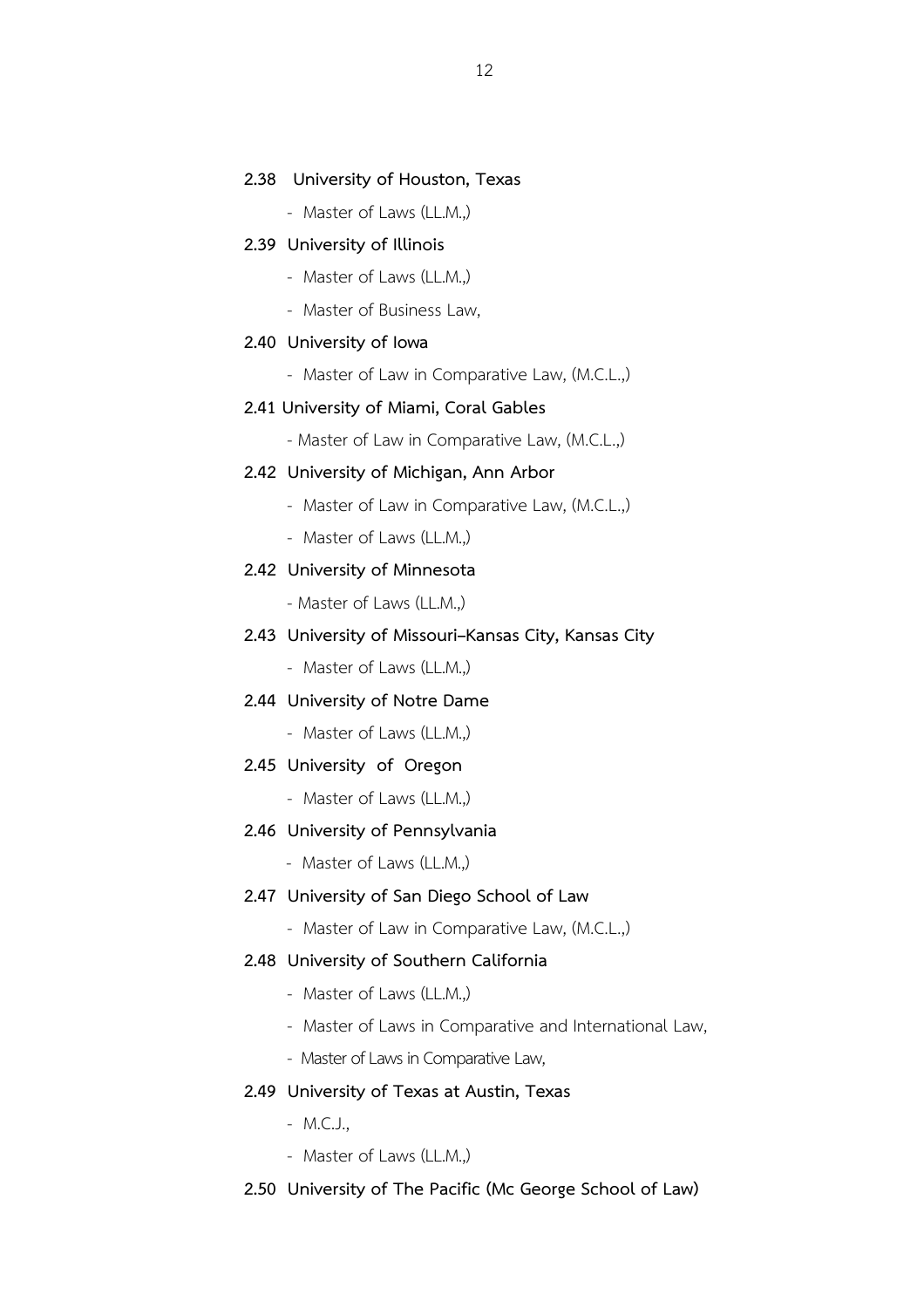- Master of Laws (LL.M.,)

#### **2.51 University of Virginia**

- Master of Laws (LL.M.,)

#### **2.52 University of Washington**

- Master of Laws (Global Business),
- Master of Laws in Health Law,

## **หลักสูตรเฉพาะด,านตามข,อ 12 วรรคสอง (1)**

- Master of Laws in Tax Law"
- Master of Laws in Taxation"
- Master of Laws in Intellectual Property Law"
- Master of Law*s* in Intellectual Property Law and Policy"

#### **2.53 University of Wisconsin-Madison, Madison**

- Master of Laws in Legal Institutions,
- Master of Laws in Legal Studies,

## **2.54 Valparaiso University**

- Master of Laws (LL.M.,)

## **2.55 Vanderbilt University**

- Master of Laws (LL.M.,)

#### **2.56 Washington University in St. Louis**

- Master of Laws in U.S. Law,
- Master of Laws (LL.M.,)

# หลักสูตรเฉพาะด้านตามข้อ 12 วรรคสอง (1)

- Master of Laws in Intellectual Property and Technology Law

#### **2.57 Wake Forest University**

- Master of Laws (LL.M.)
- Master of Laws in American Law,

### **2.58 Yale University, New Haven**

- Master of Laws (LL.M.,)

#### **2.59 Yeshiva University**

- Master of Laws (LL.M.,)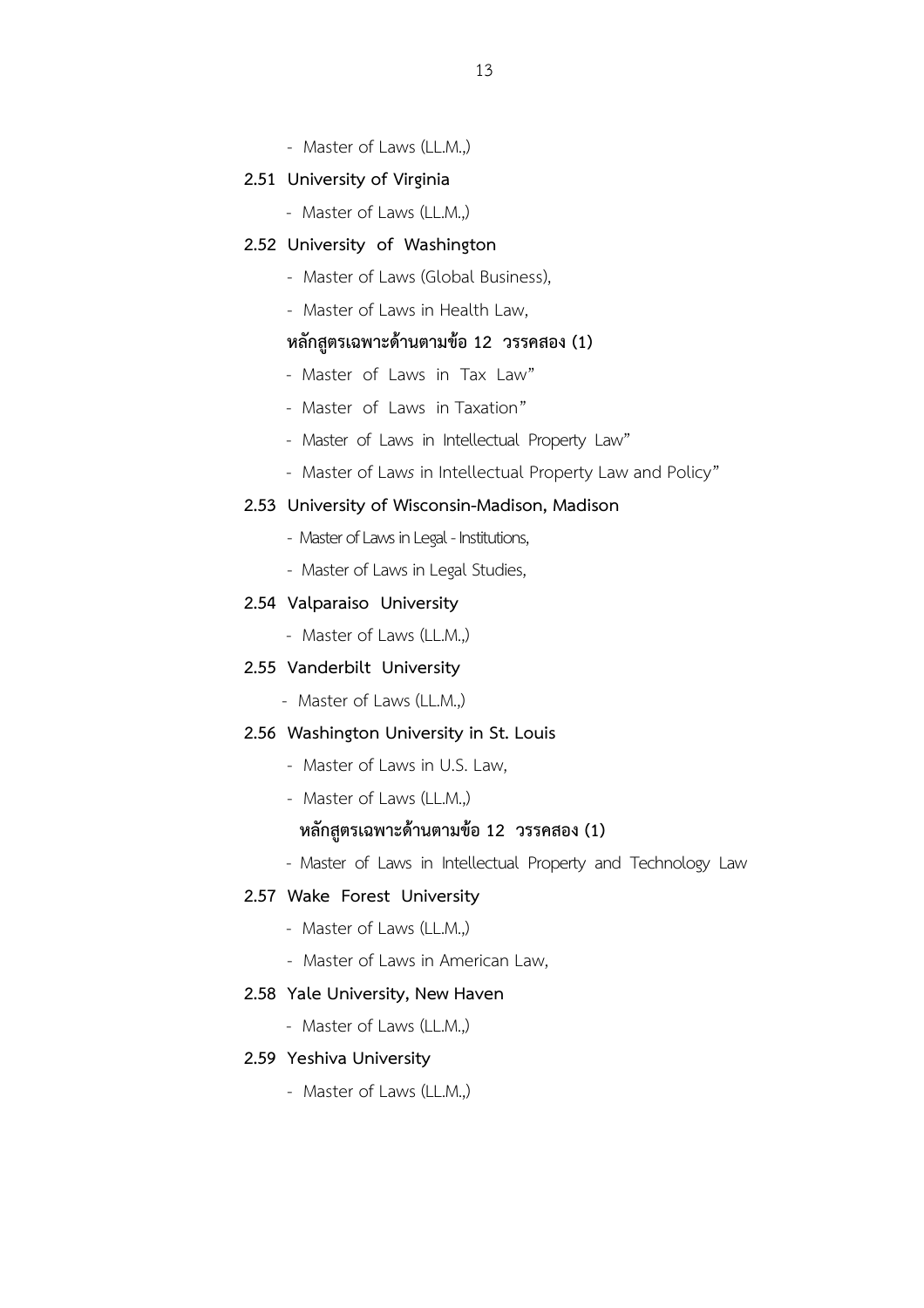## **3. ออสเตรเลีย**

## **3.1 Australian National University**

- Master of Law (LLM)

## **3.2 Bond University**

# หลักสูตรเฉพาะด้านตามข้อ 12 วรรคสอง (1)

- Master of Laws in International Trade Law

#### **3.2 Deakin University**

- Master of Laws (LL.M.,)

#### **3.3 Macquarie University**

- Master of Laws (LL.M.,)
- Master of Laws in Commercial Law,

## หลักสูตรเฉพาะด้านตามข้อ 12 วรรคสอง (1)

- Master of International Trade and Commerce Law
- Master of Laws in International Environmental Law

### **3.4 Monash University**

- Master of Laws (LL.M.,)
- Master of Laws in International and Comparative Law,
- Master of Laws in Commercial Law,

# หลักสูตรเฉพาะด้านตามข้อ 12 วรรคสอง (1)

- Master of Laws in Intellectual Property

#### **3.5 Queensland University of Technology**

- Master of Laws in Commercial Law,

### หลักสูตรเฉพาะด้านตามข้อ 12 วรรคสอง (1)

- Master of Laws in Intellectual Property Law

#### **3.6 University of Adelaide**

- Master of Laws (LL.M.,)

#### **3.7 University of Canberra**

- Master of Laws (LL.M.,)

#### **3.8 University of Melbourne**

- Master of Laws (LL.M.,)
- Master of Laws in Commercial Law,

## หลักสูตรเฉพาะด้านตามข้อ 12 วรรคสอง (1)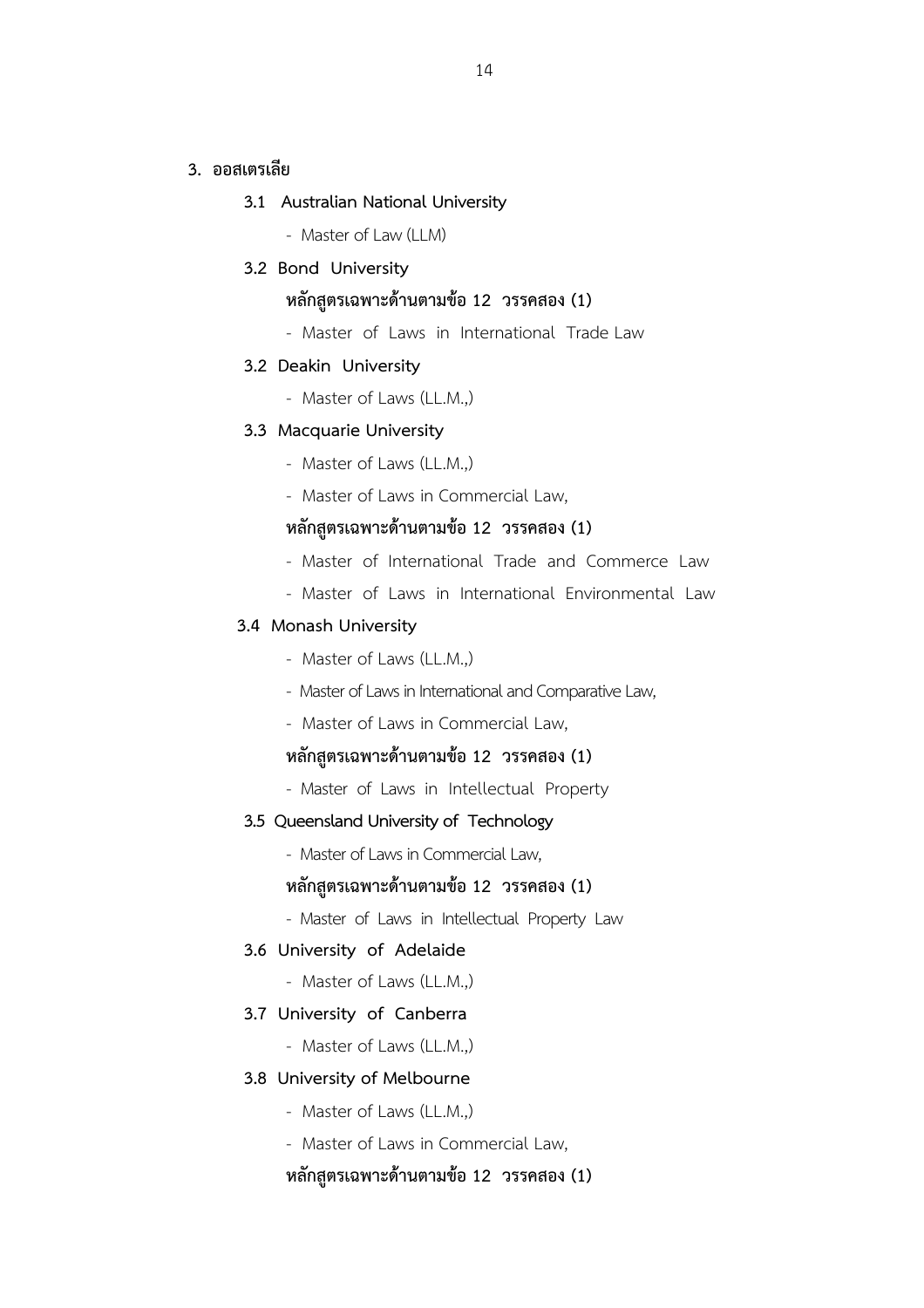- Master of Laws in Intellectual Property Law
- Master of Laws in Tax Law
- Master of Tax
- **3.9 University of New South Wales** 
	- Master of Laws (LL.M.,)
	- Master of Laws in International Law,
	- Master of Laws in Criminal Justice and Criminology,
	- Master of Laws in International Business and Economic Law,

## หลักสูตรเฉพาะด้านตามข้อ 12 วรรคสอง (1)

- Master of Laws in Environmental Law

## **3.11 University of Queensland**

- Master of Laws in International Economics and Finance Law,
- Master of Laws (LL.M.,)

# **หลักสูตรเฉพาะด,านตามข,อ 12 วรรคสอง (1)**

- Master of Law in the Field of International Trade

### **3.12 University of Sydney**

- Master of Laws in Environmental Planning Law,
- Master of Laws (LL.M.)

# หลักสูตรเฉพาะด้านตามข้อ 12 วรรคสอง (1)

- Master of Labour Law and Relations"

## **3.13 University of Western Sydney**

- Master of Business Law,
- Master of Laws (LL.M.,)

## **4. เยอรมัน**

#### **4.1 Bonn University**

- Master of German Laws,

#### **4.2 Europa - Institut Saarland University, Germany**

- Master of European Law ,

## **4.3 University of Freiburg**

- ปริญญานิติศาสตรดุษฎีบัณฑิต,
- Master of Laws in Public Law and Environmental Law, (หลักสูตร 2 ปี)

### **4.5 University Frankfurt am Main**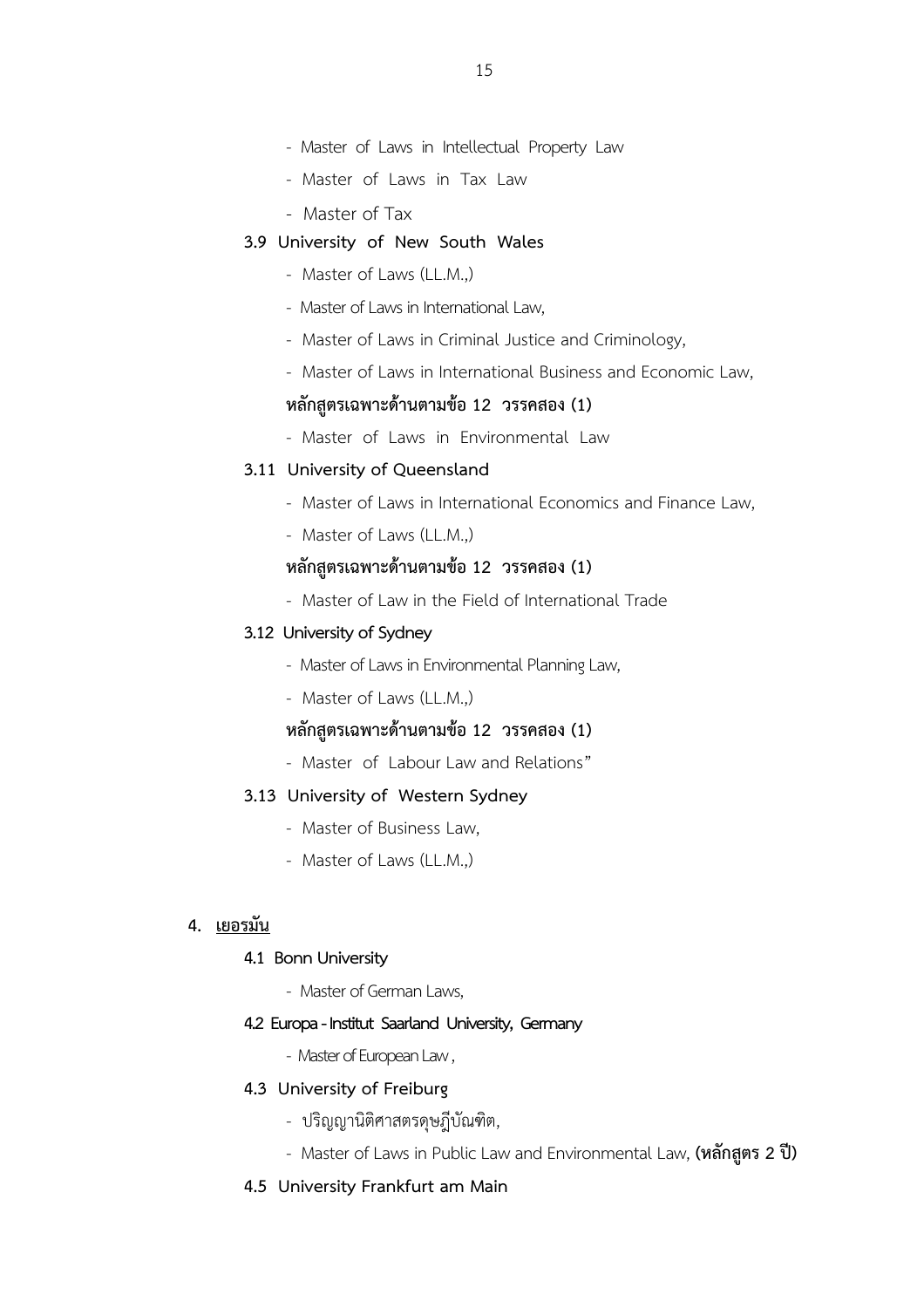- Master of Law Institute for Law and Finance Goethe

#### **4.6 University of Hannover**

- Master of European Legal Practice (LL.M. Eur),
- Master of Laws in Information Technology and Intellectual Property Law,

### **4.7** University of Hamburg

- European Master in Law and Economics (EMLE),
	- (หลักสูตรร่วมตามโครงการ Erasmus Mundus)

### **4.8 University of Passau**

- Master of Laws (LL.M.,)

# **5. ฝรั่งเศส**

### **5.1 University Aix – Marseille**

- LL.M., in European Business Law
- Master Droit, Économie, Gesgion, mention droit public, specialité Droit Public Approfondi, à finalité recherche et professionnelle University
- LL.M. in Criminal Law หรือ Master Droit, Économie, Gestion, à Finalité Recherche, Mention Droit Privée et Sciences Criminelles, Specialité criminelles
- ปริญญานิติศาสตรดุษฎีบัณฑิต สาขากฎหมายเอกชน หรือ Doctorat d'Université, Droit privé,

# หลักสูตรเฉพาะด้านตามข้อ 12 วรรคสอง (1)

- Master of Laws in Intellectual Property and Technology Law
- Master Droit, Economie, Gestion, a Finalite Professionnelle Mention Droit Des Affaires, Specialite Transports Maritimes (กฎหมายขนส่งพาณิชย์นาวี)

## **5.2 University Aix – Marseille 3**

- มหาบัณฑิตชั้นสูง สาขากฎหมายมหาชน Master Droit / Master's Degree or Public Laws,

### **5.3 Université De Caen**

- Doctorat d'Universitéสาขากฎหมายเอกชน

## **5.4 University of Cergy – Pontoise**

- LL.M. in French and European Law,
	- (ประกาศนียบัตรกฎหมายฝรั่งเศสและสหภาพยุโรป )

## **หลักสูตรเฉพาะด,านตามข,อ 12 วรรคสอง (1)**

- Master of Laws in Business and Taxation Law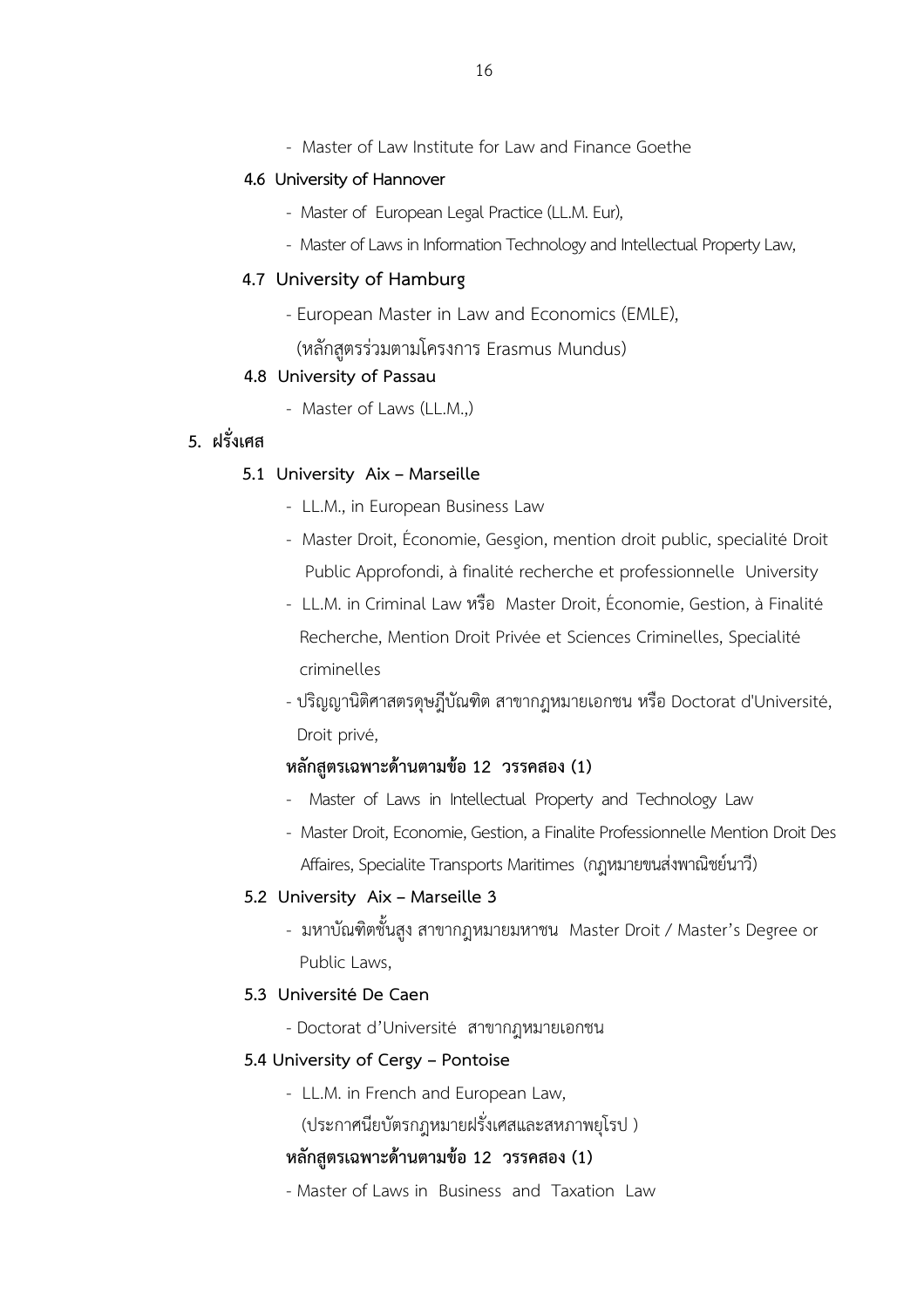## **5.5 Universite De Limoges**

## หลักสูตรเฉพาะด้านตามข้อ 12 วรรคสอง (1)

- Master 2 Droit de Lenvironnement สาขากฎหมายสิ่งแวดล้อม การจัดการและการผังเมือง

## **5.6 Université de Nantes**

- Master Droit, Économie, Gestion, à Finalité Recherche et Professionnelle, Mention Droit Privé et Sciences Criminelles, Specialité Droit Pénal Et Sciences criminelle
- Master Droit, Économie, Gestion, à Finalité Recherche, Mention Droit Privé Et Sciences Criminelles, Specialité Droit Privé Général,
- Master 2 Droit Public

## **หลักสูตรเฉพาะด,านตามข,อ 12 วรรคสอง (1)**

- Master of Laws in Intellectual Property Law
- Master Droit Economie Gestion a Finalite Recherché et Professionnelle mention etudes Europeennes et Internationals Specialite Droit et Securite des Activites Maritimes et Oceaniques (กฎหมายพาณิชย์นาวีและความปลอดภัย ในกิจการทางทะเลและการสมุทร)
- Master Droit, Economie, Gestion, a Finalite Professionnelle Mention Droit Des Affaires, Specialite Environnement, Securite et qualite de l'Entreprise" (กฎหมายสิ่งแวดล้อม ความปลอดภัยและ คุณภาพของธุรกิจบริษัท)

## **5.7 Université De Paris**

- ปริญญาโททางกฎหมาย
- LL.M., สาขากฎหมายระหว่างประเทศ
- LL.M.,สาขากฎหมายระหว่างประเทศและองค์กรระหว่างประเทศ

## **หลักสูตรเฉพาะด,านตามข,อ 12 วรรคสอง (1)**

- ประกาศนียบัตรการศึกษาชั้นสง (สาขากฎหมายมหาชน-ด้านภาษีอากร)"
- Master Droit, Science Politique, a finalite recherché, mention

Environnement et Developpement durable, specialité Droit de 1'environnement

## **5.8 Université De Paris 2**

- ประกาศนียบัตรการศึกษาชั้นสูง Université De Paris 2
- Diplôme Supérieur de l'Université Droit administrative Université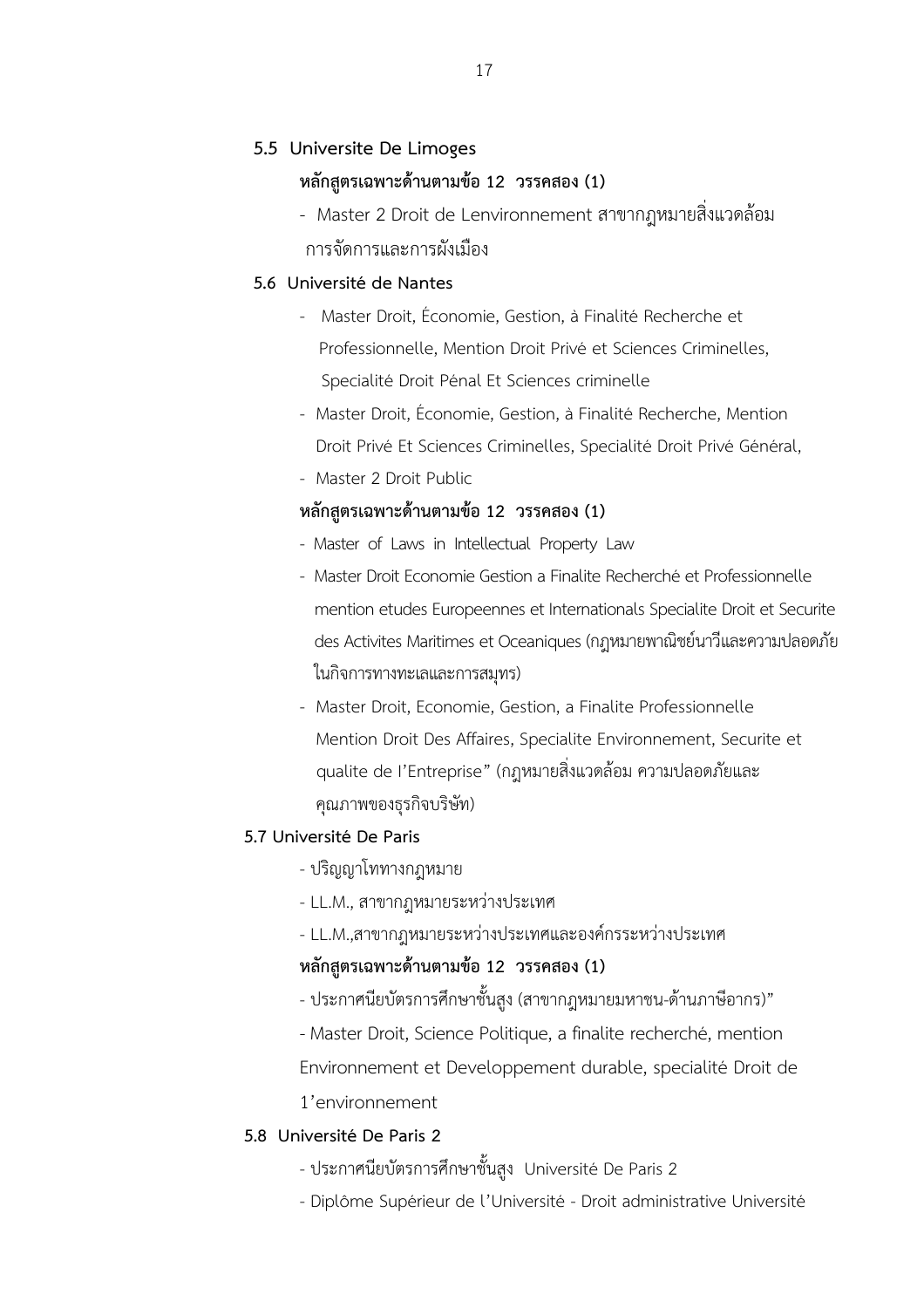Paris 2 Panthéon – Assas

- Master Droit, mention droit comparé/droits étrangers specialité droit public compare finalité recherche, Université Paris 2 Panthéon - Assas

## - หลักสูตรเฉพาะด้านตามข้อ 12 วรรคสอง (1)

- Master Droit, Science Politique, a finalite recherché, mention Environnement et Developpement durable, specialité Droit de 1'environnement

## **5.9 Université de Rouen**

- Master of European Legal Practice (LL.M. Eur) (หลักสูตร 2 ปี)
- (เป็นการศึกษาตามโครงการ Erasmus Mundus)

## **5.10** Universite Francois Rabelais de Tours

- Licence Droit, Economic, Gestion

## **5.11 Université Jean Moulin Lyon III**

- Master Droit International et Comparé Specialité Driot International
- Doctorat d'Université สาขาวิชานิติศาสตร์

## **5.12 Université Lumière Lyon 2**

- LL.M., Université Lumière Lyon 2
- ปริญญาทางกฎหมายเศรษฐศาสตร์และการจัดการ ด้านกฎหมายเอกชน กฎหมายว่าด้วยสุนทรียศาสตร์ทางอุตสาหกรรม-กฎหมายออกแบบ,

## **5.13 Université Robert Schuman (Strasbourg)**

- ประกาศนียบัตรการศึกษาชั้นสูง

## **5.14 Université Toulouse 1**

- LL.M.,
- LL.M., International and European Law (Université Sciences Sociales)
- LL.M., International Business Law (Université Sciences Sociales)

## **6. สวีเดน**

## **6.1 Stockholms University**

- Master of Laws in International Commercial Arbitration Law,

## **หลักสูตรเฉพาะด,านตามข,อ 12 วรรคสอง (1)**

- Master of Comparative and International Law with Specialization
	- in Comparative Law and Intellectual Property
- Master of Laws in European Intellectual Property Law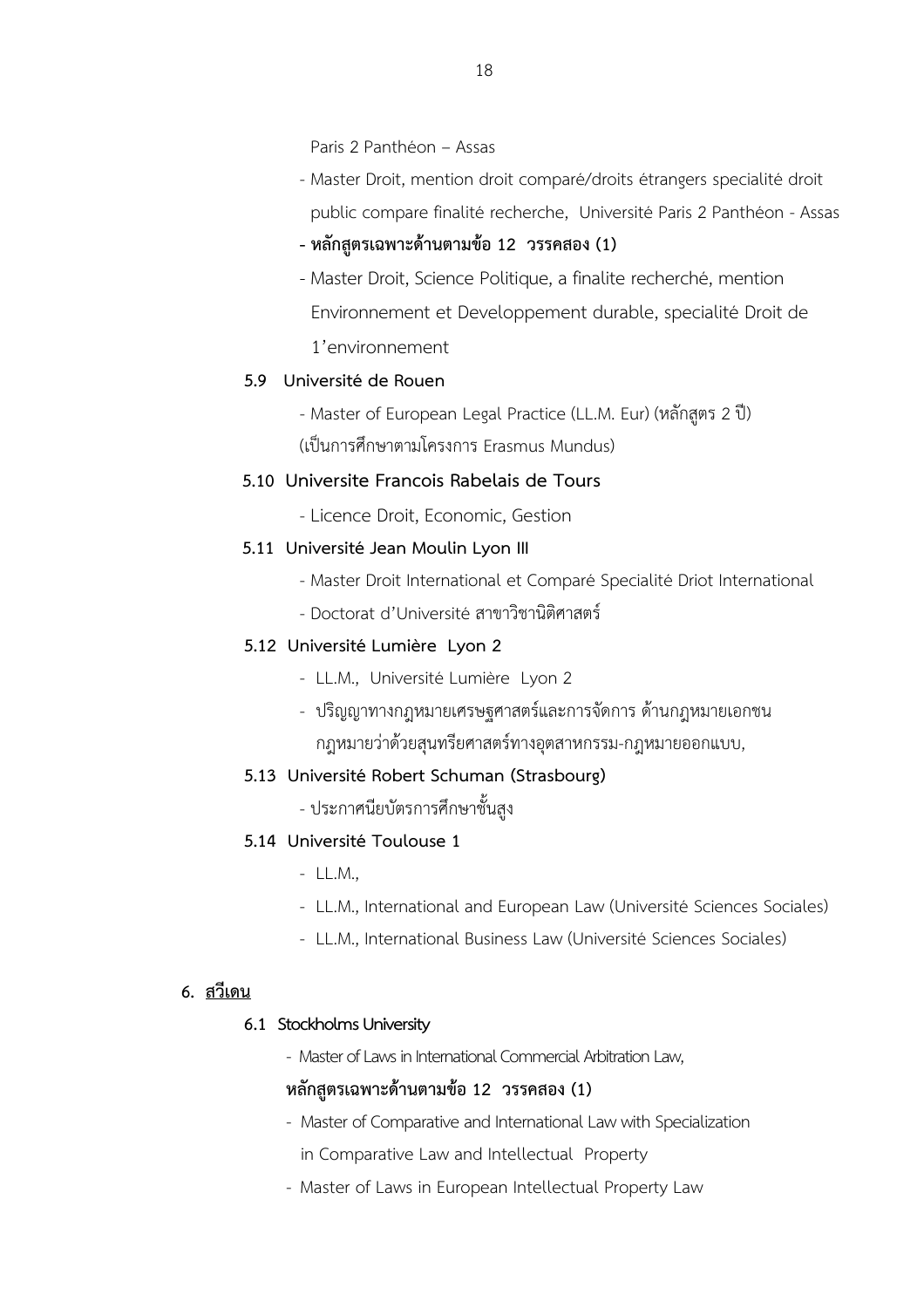- Master of Laws in Environmental Law

## **6.2 Lund University**

# หลักสูตรเฉพาะด้านตามข้อ 12 วรรคสอง (1)

- Master of Laws in Maritime Law"

### **6.3 Uppsala University**

- Master of International and Comparative Law,

### **7. สเปน**

### **7.1 University of Madrid**

- ปริญญาเอกทางกฎหมาย,

## **7.2 University of Deusto**

# **หลักสูตรเฉพาะด,านตามข,อ 12 วรรคสอง (1)**

 - European Master in Transnational Trade Law and Finance (ภายใต้ทุนการศึกษา Erasmaus Mundus)

## **8 แคนาดา**

## **8.1 McGill University**

- Master of Laws (LL.M.,)

## **8.2 York University**

- Master of Laws in International Business Law

## 9. สิงคโปร์

## **9.1 National University of Singapore**

- Master of Laws (LL.M.)
- Master of Laws in International Business Law
- Master of Laws in Comparative and International Law,
- Master of Laws in Corporate and Financial Services Law

## หลักสตรเฉพาะด้านตามข้อ 12 วรรคสอง (1)

- Master of Laws in Intellectual Property and Technology Law

## 10. สาธารณรัฐจีน (ไต้หวัน)

## 10.1 มหาวิทยาลัยไต้หวันแห่งชาติ

- นิติศาสตรมหาบัณฑิต,

### **10.2 Central Police University**

- M.A.,

# **11. สาธารณรัฐประชาชนจีน**

11.1 China University of Political Science and Law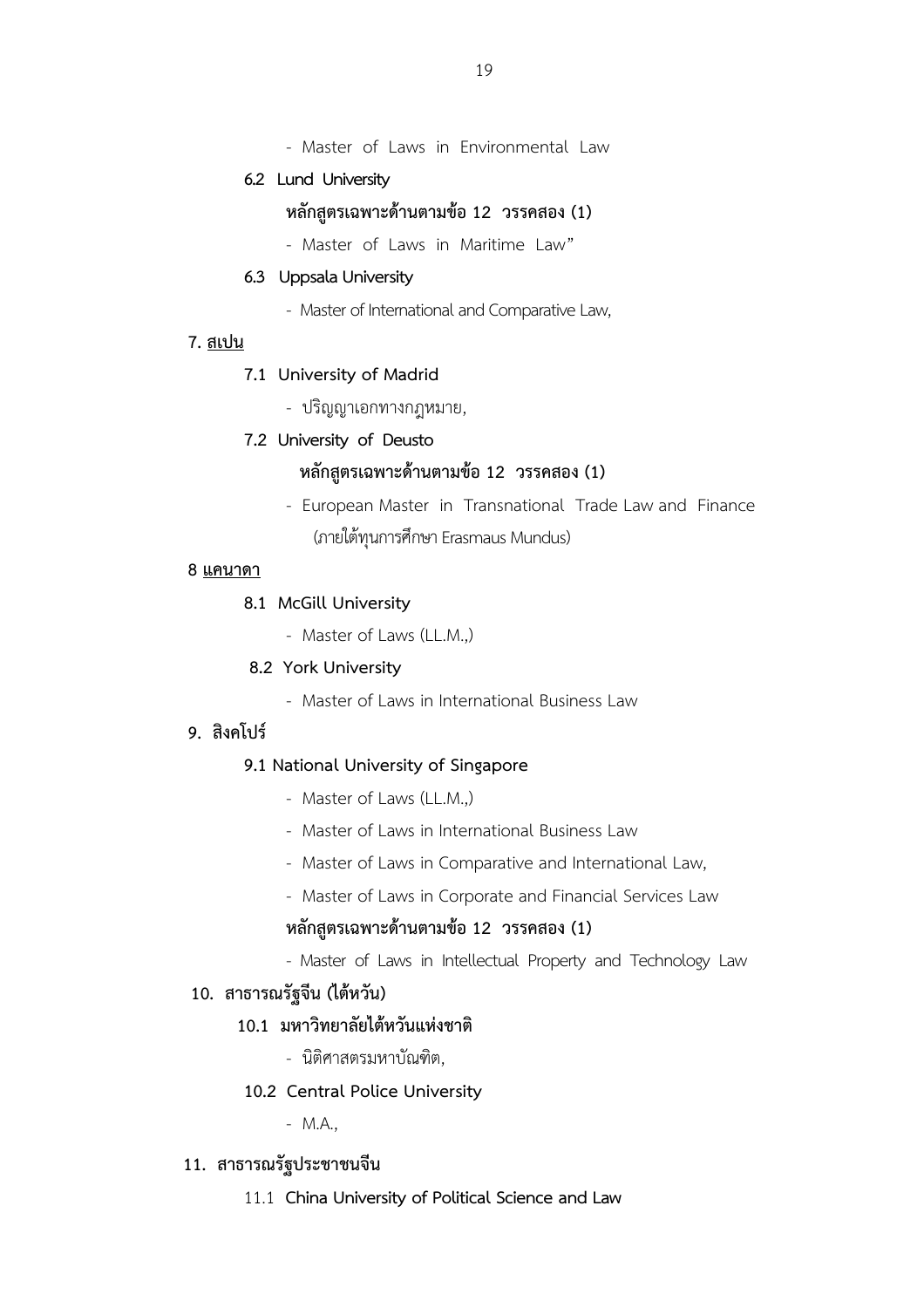- Master of Economic Law, (หลักสูตร ๓ ปี)

## 12. สาธารณรัฐประชาชนจีน (เขตบริหารพิเศษฮ่องกง)

### **12.1 University of Hong Kong**

- Master of Laws (LL.M.)
- Master of Laws in Chinese Law,

### **12.2 City University of Hong Kong**

### **หลักสูตรเฉพาะด,านตามข,อ 12 วรรคสอง (1)**

- Master of Laws in Intellectual Property and Technology Law

# **13. ญี่ปุ}น**

### 13.1 **Hitotsubashi University**

- Bachelor of Laws (LL.B.)
- ปริญญานิติศาสตรมหาบัณฑิต (LL.M), (หลักสูตร ๒ ปี)

### 13.2 **Kyushu University**

- Master of Laws (LL.M.,)
- Master of Laws in International Law,
- Master of Laws in International Economics and Business Law,
- Master of Laws in International Legal Studies,

#### **13.3 Osaka University**

- Bachelor of Laws (LL.B.)
- Master of Laws (LL.M.,)

#### 13.4 Waseda University

- Master of Laws

## 14. เนเธอร์แลนด์

#### **14.1 Erasmus University, Rotterdam**

- European Master in Law and Economics,

#### **14.2 Leiden University**

- Master of Laws in European and International Business Law,

#### **14.3 University of Groningen**

- Master of Laws in International Law and the Law of International

Organizations,

#### **14.4 University of Vrije Amsterdam**

- Master of Laws in International Business Law,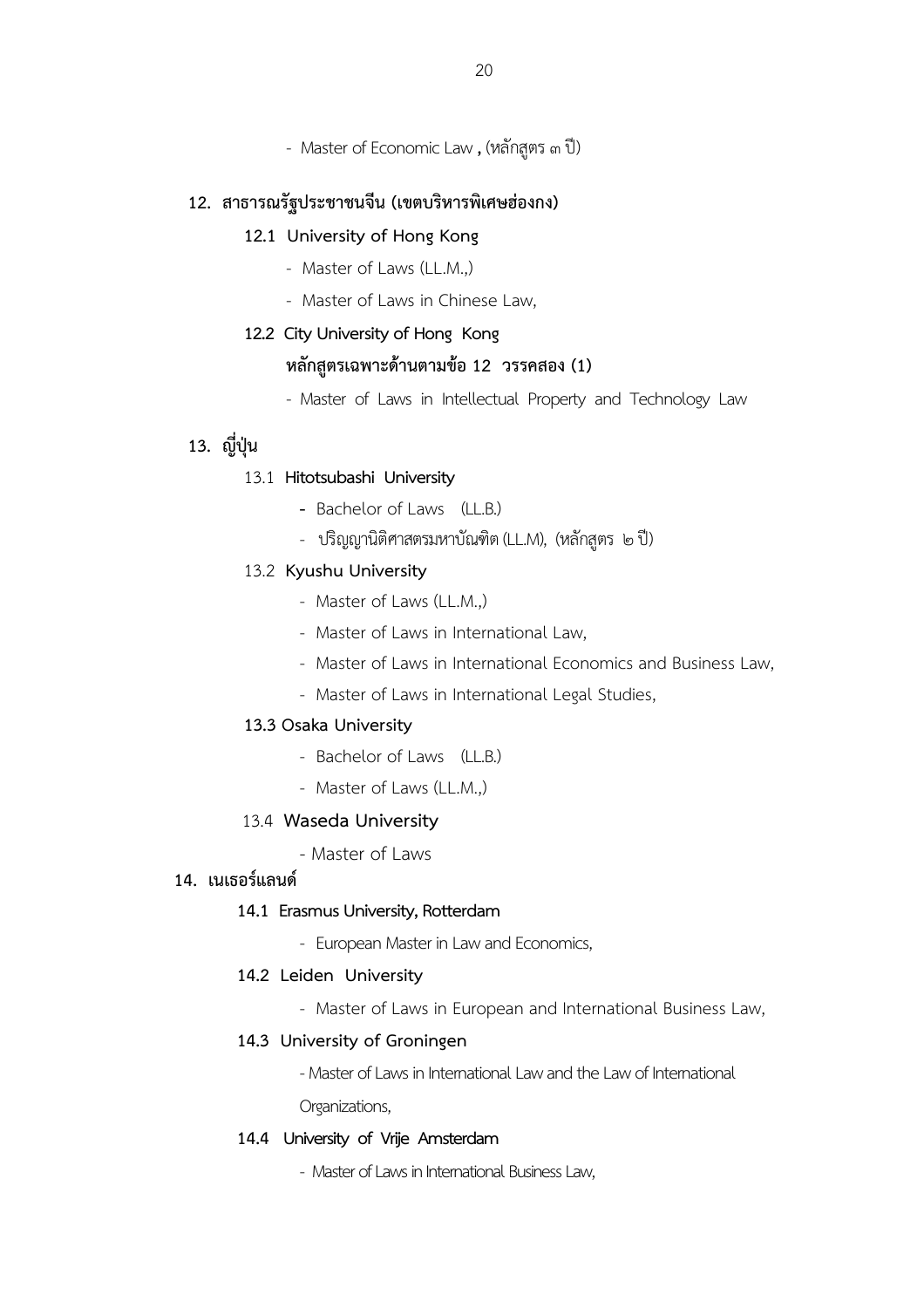## หลักสูตรเฉพาะด้านตามข้อ 12 วรรคสอง (1)

- Master of Laws in International Commercial and Business Law
- Master of International and European Law in International Trade and Investment Law

## **14.5 Maastricht University**

# หลักสูตรเฉพาะด้านตามข้อ 12 วรรคสอง (1)

 *-* Master of Laws(Advanced Master in Intellectual Property Law and Knowladge Management*)*

## **15. อินโดนีเซีย**

## **15.1 Universitas Padjadjaran**

- Master's Program in Laws,

## 16. นิวซีแลนด์

## **16.1 University of Auckland**

- Master of Laws in Public Law,
- Master of Laws in Litigation and Dispute Resolution,

## **17. รัสเซีย**

## **17.1 Saint – Petersburg State University**

- Master of Art in Law,
- ปริญญาเอกทางกฎหมาย สาขาความเชี่ยวชาญพิเศษ 12.00.01 ทฤษฎี และประวัติศาสตร์กฎหมายและรัฐ ศึกษาประวัติศาสตร์กฎหมายและรัฐ

## **18 มาเลเซีย**

## **18.1 International Islamic University Malaysia**

- Master of Comparative Laws,

## **19. อินเดีย**

## **19.1 India University**

- Master of Business Law National Law School

## **19.2 National Law school of India University**

- Doctor of Philosophy (PH.D) Law (สาขาทรัพย์สินทางปัญญา)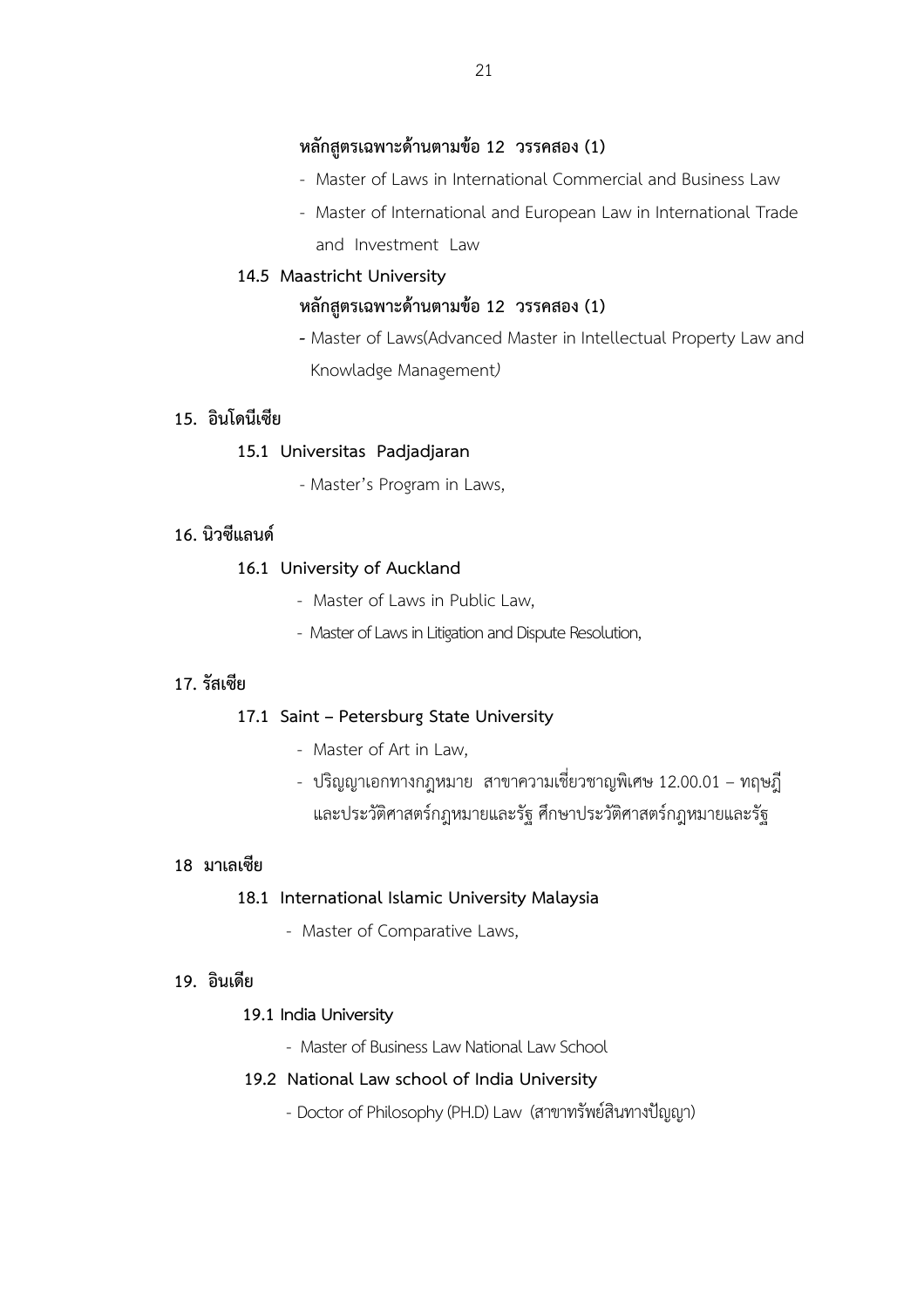**20. นอร์เวย์** 

 **20.1 University of Oslo** 

# หลักสูตรเฉพาะด้านตามข้อ 12 วรรคสอง (1)

- Master of Laws in Maritime Law

# **3. มหาวิทยาลัยเอกชนในประเทศไทย**

- **3.1 มหาวิทยาลัยกรุงเทพ** 
	- นิติศาสตรมหาบัณฑิต

# **3.2 มหาวิทยาลัยเกษมบัณฑิต (ก.ต.รับรองเมื่อปr 2557)**

- นิติศาสตรมหาบัณฑิต

# **3.3 มหาวิทยาลัยเกริก**

- นิติศาสตรมหาบัณฑิต

# **3.4 มหาวิทยาลัยธุรกิจบัณฑิตยw**

- นิติศาสตรมหาบัณฑิต
- นิติศาสตรดุษฎีบัณฑิต

# **3.5 มหาวิทยาลัยพายัพ (ก.ต.รับรองเมื่อปr 2557)**

- นิติศาสตรมหาบัณฑิต

## **3.6 มหาวิทยาลัยศรีปทุม**

- นิติศาสตรมหาบัณฑิต

# **3.7 มหาวิทยาลัยรังสิต (ก.ต.รับรองเมื่อปr 2555)**

- นิติศาสตรมหาบัณฑิต

## **3.8 มหาวิทยาลัยอัสสัมชัญ**

- นิติศาสตรมหาบัณฑิต
- นิติศาสตรมหาบัณฑิต สาขากฎหมายภาษีอากร (หลักสูตรนานาชาติ)

# **4. มหาวิทยาลัยของรัฐในประเทศไทย**

# **4.1 จุฬาลงกรณwมหาวิทยาลัย**

- นิติศาสตรมหาบัณฑิต
- นิติศาสตรมหาบัณฑิต สาขากฎหมายธุรกิจ (หลักสูตรนานาชาติ)
- นิติศาสตรมหาบัณฑิต สาขากฎหมายการเงินและภาษีอากรหมวดวิชากฎหมายภาษีอากร

# 4.2 มหาวิทยาลัยเชียงใหม่

- นิติศาสตรมหาบัณฑิต

# **4.3 มหาวิทยาลัยธรรมศาสตรw**

- นิติศาสตรมหาบัณฑิต